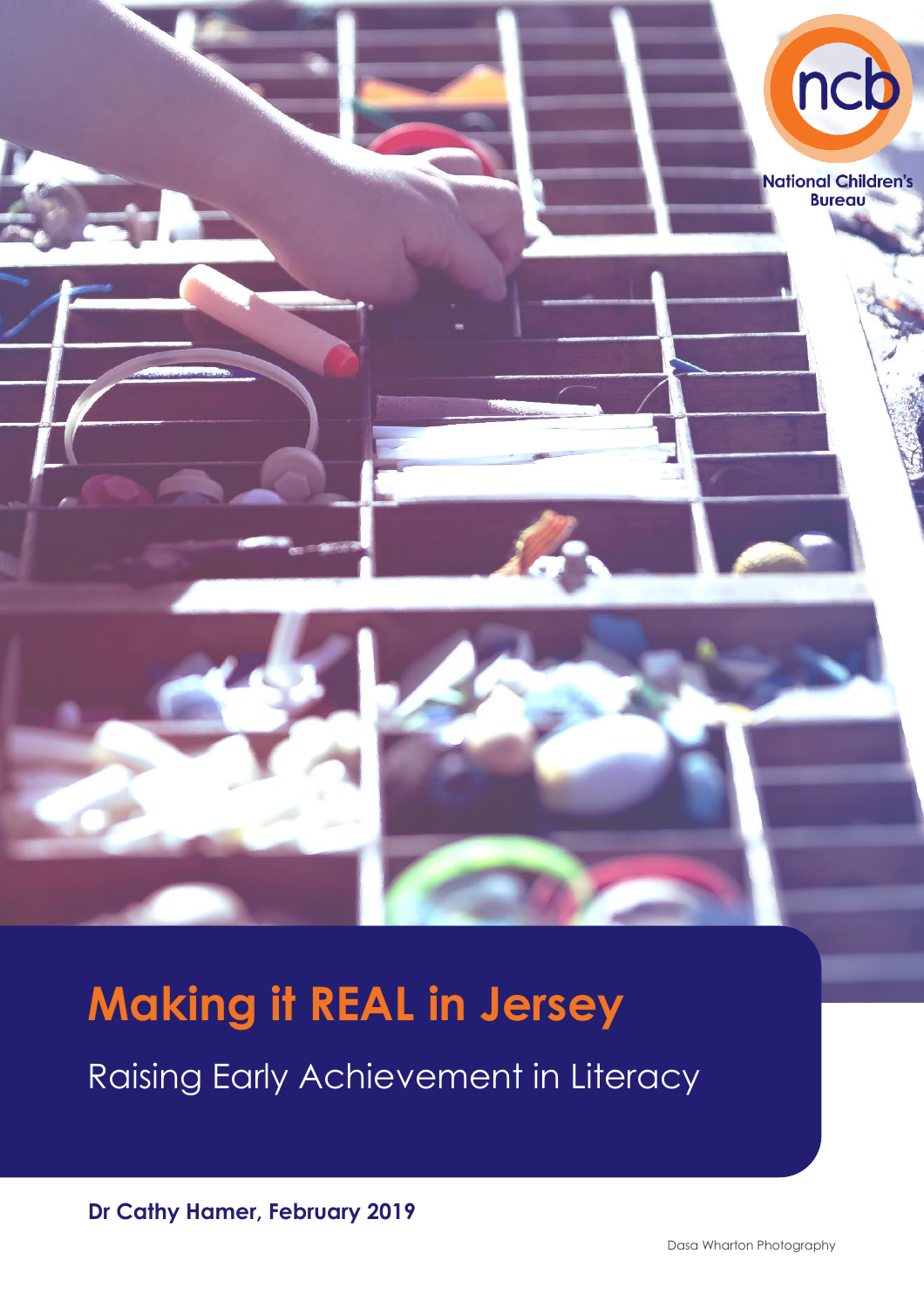# **Background**

NCB's engagement with Jersey began in 2009 when a PEAL (Parents Early Years and Learning) taster session was delivered at The Bridge. This was followed up with a day's training for 21 early years practitioners from a range of settings including nursery classes and the private sector. Feedback included the observations:

*"Enjoyed the day, thought-provoking and reflective. Good to meet people from other settings."* 

*"Today has inspired me with ways to improve my practice."*

Subsequently, the training was repeated for the next three years and became an integral element of the City & Guilds Level 3 Award, Unit 16 – Working with parents to support their children's early learning.

Building on the PEAL programme, in 2014 the Department of Education, Sport and Culture (ESC) commissioned the delivery of REAL (Raising Early Achievement in Literacy) training and provided bursaries for implementing the programme. The project was supported by the Jersey Child Care Trust (JCCT) and ESC teams including Early Years, English as an Additional Language, the Library Service, Highlands College and the Speech and Language Department. A report is available upon request.

# **Early Childhood Development Programme**

The Early Childhood Development (ECD) Programme, supported by UBS Optimus Foundation UK, started working in partnership with JCCT in 2016. This three-year programme is ambitious, attempting to facilitate capacity building in the early years sector and improve outcomes for young children and their families. Information is available at [https://www.ncb.org.uk/what-we](https://www.ncb.org.uk/what-we-do/our-priorities/early-years/projects-programmes/our-work-jersey)[do/our-priorities/early-years/projects-programmes/our-work-jersey](https://www.ncb.org.uk/what-we-do/our-priorities/early-years/projects-programmes/our-work-jersey)

# **What is the REAL approach?**

Making it REAL draws evidence from the [original REAL project](http://www.real-online.group.shef.ac.uk/) delivered by Professors Cathy Nutbrown and Peter Hannon at the University of Sheffield.

REAL uses a framework called **['ORIM'](http://www.real-online.group.shef.ac.uk/docs/THE%20ORIM%20framework%20POSTER%20FINAL.pdf)** (Opportunities, Recognition, Interaction and Model), which is based on the idea that there are four main ways in which parents can help their children's literacy development.

Teachers and practitioners share ORIM with families through a series of home visits and literacy events to support them to think about how they can use it to support their children's early literacy.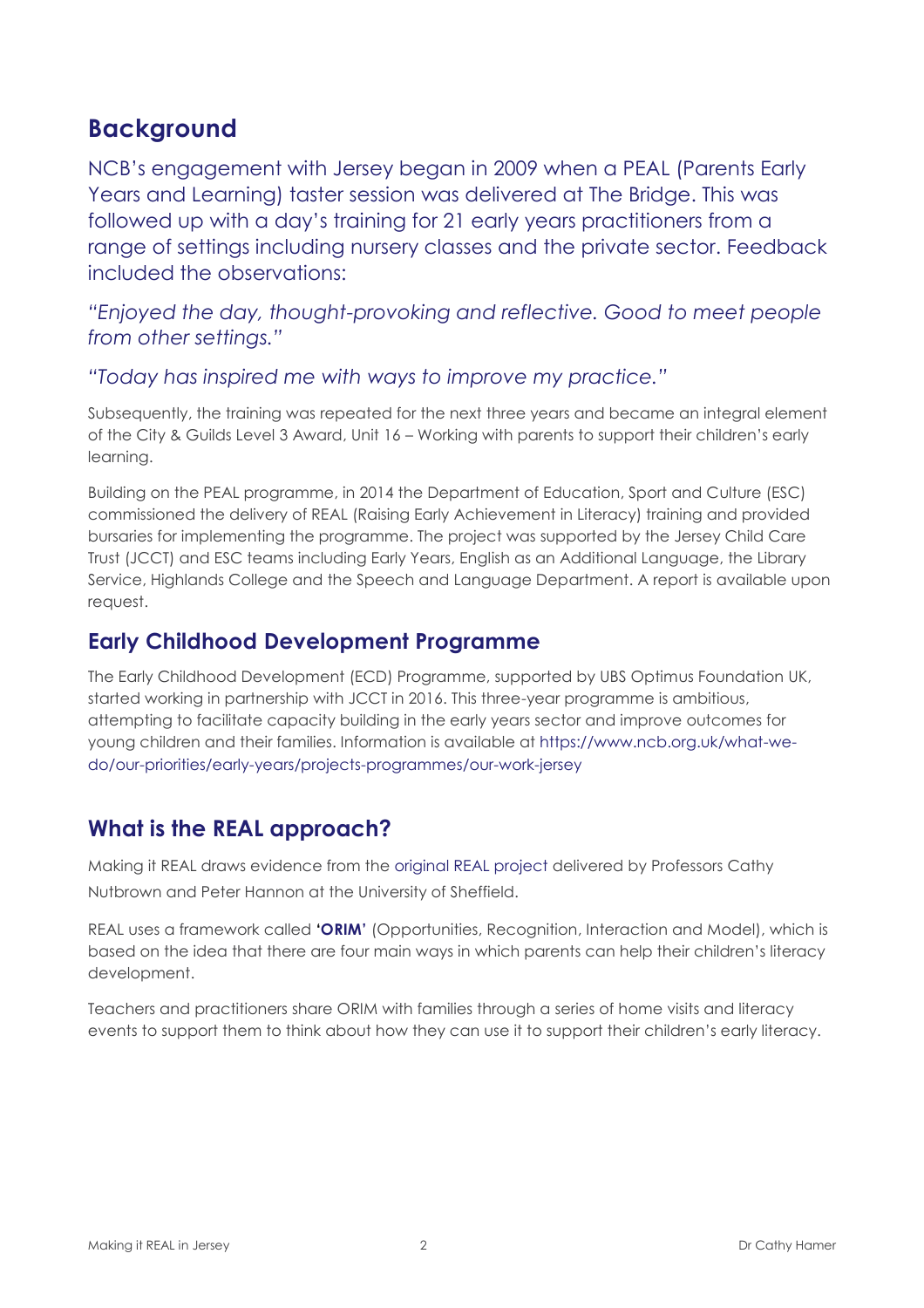# **Implementing REAL**

The Making it REAL in Jersey Outcomes-Based Accountability (OBA) report cards provide information on the programme as follows:

- How much was delivered Training, home visits and literacy events.
- How well REAL did it Quality of training, ongoing support, reach of programme, engagement of children and families.
- Is anyone better off? Impact on practitioners, parents and children.

#### **The report cards are available at the links below:**

#### REAL Year 1:

<https://speakerdeck.com/ncbearlyyears/making-it-real-in-jersey-year-1-scorecard>

REAL Year 2:

[https://speakerdeck.com/ncbearlyyears/making-it-real-in-jersey-year-2-scorecard](https://eur01.safelinks.protection.outlook.com/?url=https%3A%2F%2Fspeakerdeck.com%2Fncbearlyyears%2Fmaking-it-real-in-jersey-year-2-scorecard&data=02%7C01%7C%7C36258513609b4e799ece08d68cfceae2%7C84df9e7fe9f640afb435aaaaaaaaaaaa%7C1%7C0%7C636851415243145496&sdata=V9yR5swnFlD34GBJiFyz9LT2foTFF4kWEUjwv7eQJZc%3D&reserved=0)

#### A REAL Approach to early Mathematics:

<https://speakerdeck.com/ncbearlyyears/making-maths-real-scorecard-in-jersey-year-2-scorecard>



**Figure 1 No. of children registering improvements between the start and end of REAL**

It is evident that the implementation of an evidence-based approach has promoted high-quality early literacy practice. Settings have embraced REAL across different age groups: e.g. St Saviour's Primary has a whole-school approach to literacy and parents have a WhatsApp group where they design activities and say what they want in sessions. Practitioners have gained confidence and shared their professional knowledge with parents as the foremost educators of their children. As one practitioner said: "My relationship with parents has gone up a level."

REAL events have changed parents' views of school as they've taken time off work to attend. As a practitioner said: "Every parent came – we were swamped!" Parents reported that: "Dad was glowing", "I do far more with my younger child now" and, having stayed all morning, a mum said: "Oh, it isn't just about playing then."

Families have now joined the library when they previously didn't know where it was. Children have shown huge excitement at home visits and benefited from their parents' enthusiasm to continue with REAL activities.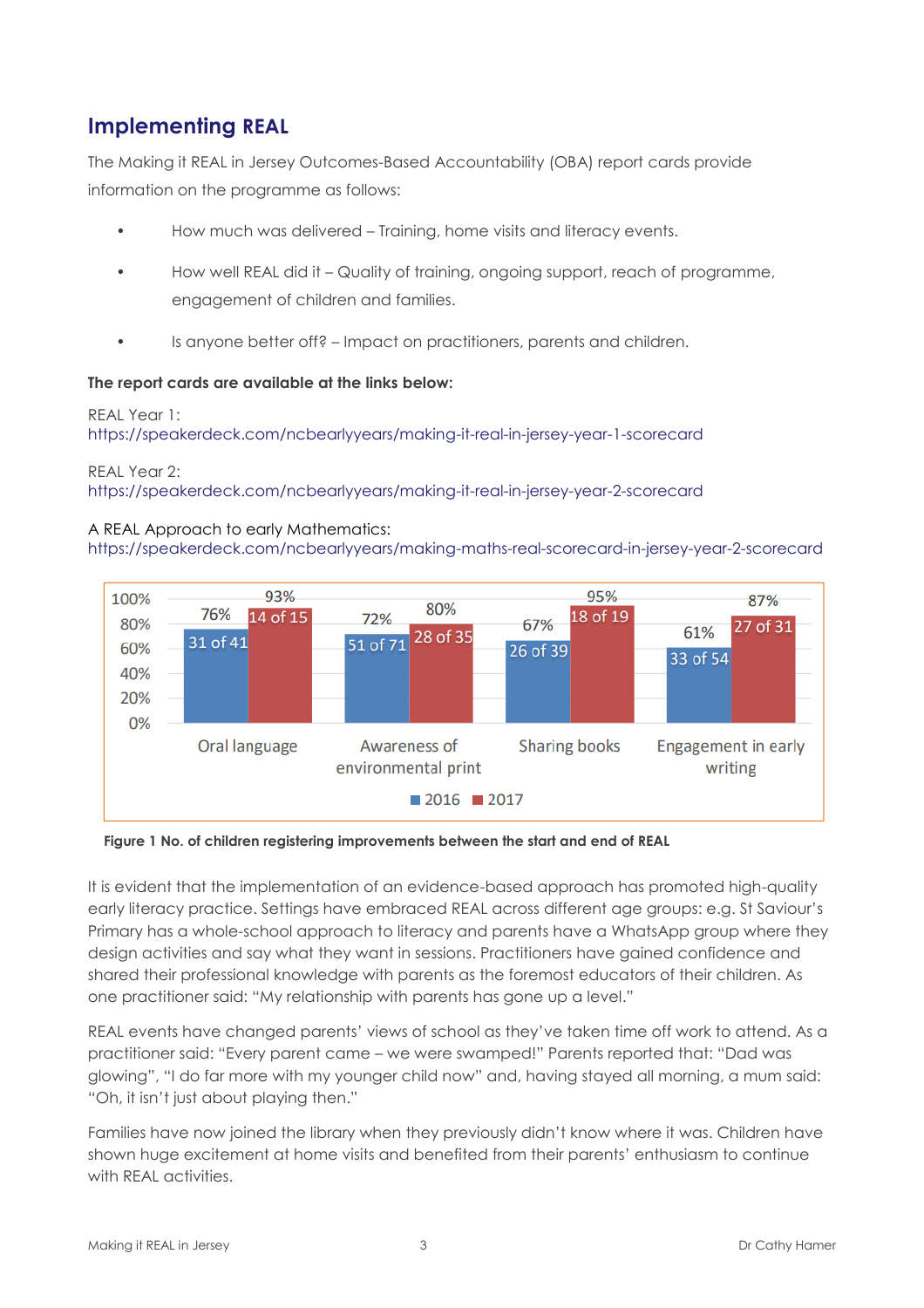# **Extending REAL**

The ECD programme has enabled REAL to be extended to include:

• A REAL approach to Early Mathematics – Working with parents to support children's early mathematical development – training delivery and project implementation based on environmental maths, everyday maths, stories, songs and rhyme.

"Since the training, I have been discussing with all my families the importance of literacy and why it's never too early to start."

#### **Family Support Worker and REAL participant**

• Sharing REAL with parents – A programme of workshops sharing some of the ways parents help their children with early literacy, such as what works and why. Run in Jersey Library, this programme engaged families with babies and young children, plus mums, dads, grandparents and parents with English as an additional language (EAL). Parents gained an appreciation of the importance of their role in getting their children off to a great start with literacy from the very beginning by providing meaningful learning opportunities. They were delighted by some of the discoveries they made in understanding the ORIM (Opportunities Recognition Interaction and Model) framework and the impact of the home learning environment. Through fun and friendship in the workshops, they have become ambassadors for REAL. One parent has joined the Best Start Partnership strategic group on a voluntary basis.

# **REAL innovation**

The ECD programme has undoubtedly built momentum and this has provided the opportunity for innovation:

- Training for nannies, childminders, family support workers, childcare registration officers, school liaison workers, speech and language therapy, early years and maths advisers, the early years inclusion team, English as an additional language, and the Brighter Futures staff. Even healthcare workers can promote the inclusion of REAL in their everyday practice. A member of the Family Nursing and Home Care Service reported that: "We are singing rhymes together, talking to parents and giving ideas on how to extend opportunities when out and about in the community. Also, talking to parents at the two-year development check about the benefits of using our local library and encouraging parents to share books with their children." An Early Intervention Family Support Worker said: "Since the training, I have been discussing with all my families the importance of literacy and why it's never too early to start."
- Training for childcare and early childhood degree students at Highlands College incorporating REAL into the BA (Hons) Childhood Studies and CACHE Level 3 Diploma in Childcare and Education programmes (see Making it REAL Case Study 4 below).
- REAL involvement with the Jersey Annual Festival of Words. In 2017, I-Spy in the Supermarket (Waitrose, Coop, Iceland, M&S) focused on environmental print. In 2018, Make Your Mark was a mark-making and earlywriting event on Long Beach supported by the Minister for Education. Ian Rolls, a local artist, marked out a labyrinth in the sand. In Jersey Library, reading Bumblebear, early years settings displayed their creativity in activities for children and families, with the children having a wonderful time making flags. Many families said: "We hope you're going to do this again!"



**Home visits provide important opportunities to learn**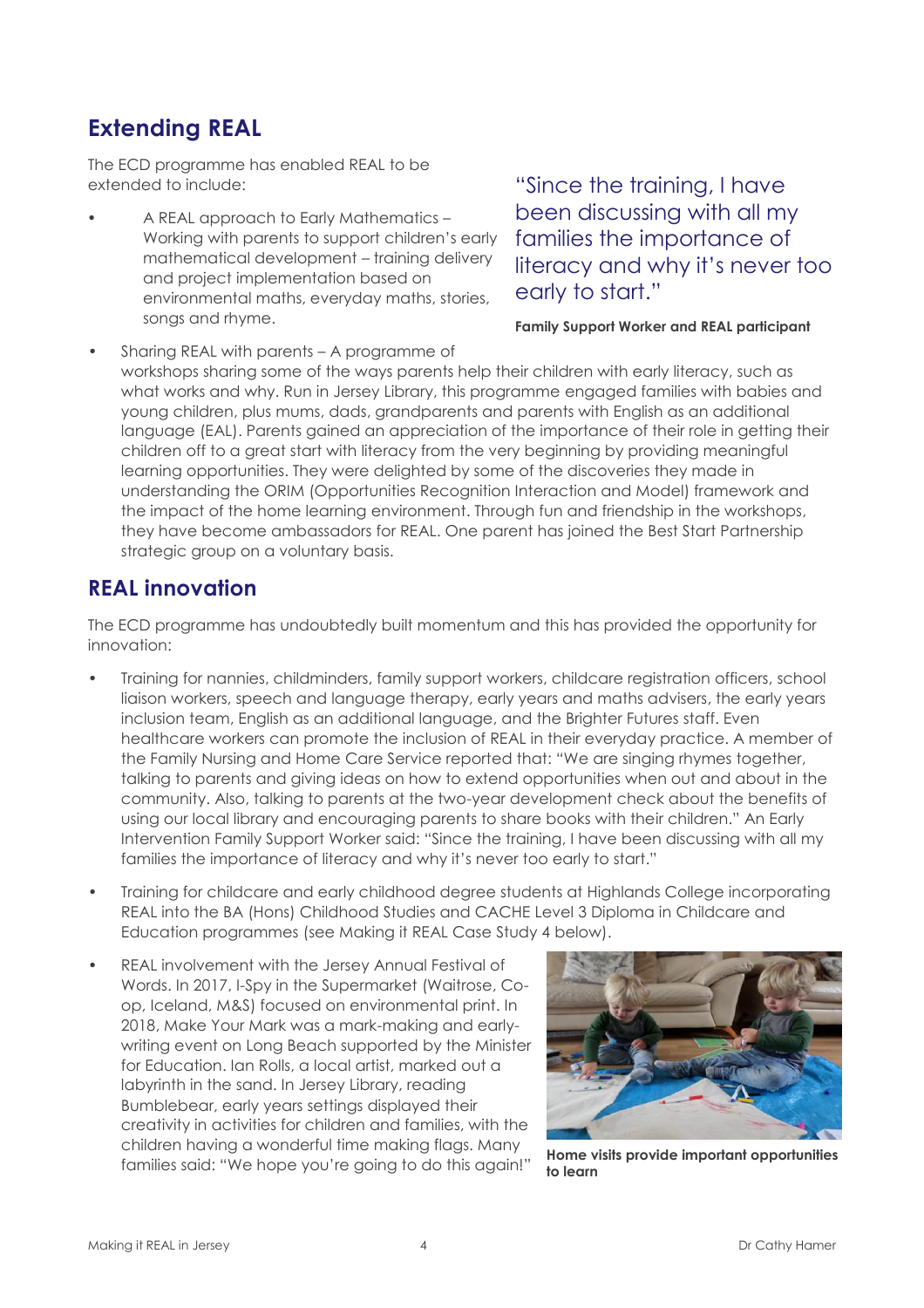- The inclusion of children with special educational needs and disabilities has been promoted in REAL activities through the Child Development Centre, e.g. with visual symbol timetables, signmatching games, bark rubbings and making nameplates. Mont l'Abbe School has conducted REAL home visits on a Sunday morning to a child with autism to avoid disruption to their routine. As the practitioner said: "I learned more in that hour than I would have done otherwise. Home visits gave me a different perspective on the child. Word of mouth has meant other parents want to take part."
- Appreciation of different cultures and languages has been promoted throughout the programme. Home visits have been conducted by dual-language practitioners with a Portuguese teaching assistant supporting town schools. REAL materials for parents are translated into Portuguese and Polish.
- The development of a REAL Champion programme has engaged the early years advisor, children and young people's librarian, teachers, early years practitioners and Highlands staff. Having undergone training in REAL delivery and OBA methodology, the Champions have contributed to training, supported settings and events, and they have shared their knowledge, skill, experience and resources offering hints and tips on what works.

# **Making it REAL case studies**

**The creation of seven case studies complemented and expanded learning with the following objectives:**

- 1. Bel Royal School Nursery Linking REAL with Jersey Premium to extend its impact.
- 2. D'Auvergne Primary School The impact of REAL for bilingual families.
- 3. First Tower School Implementing REAL in a town school.
- 4. Highlands College Demonstrating how REAL training can be integrated into programmes for childcare and education students.
- 5. Leeward Childcare Delivering REAL through a private day nursery.
- 6. St Saviour's School Explaining how REAL supports a whole-school approach to literacy.
- 7. Village Pre-school Implementing REAL in a pre-school environment and the impact on children, parents and practitioners.

# **Key learning**

#### **Starting off:**

- Engaging the support of key agencies (statutory and voluntary) in planning was vital from the outset. This initially took the form of funding, e.g. Department of Education, Sport & Culture; fundraising, e.g. Association of Jersey Charities contributing to the delivery of PEAL training; in-kind administrative support, e.g. JCCT; and accommodation, e.g. The Bridge.
- The commitment of head-teachers and settings managers is vital in facilitating practitioners' delivery of programmes.
- The PEAL programme provides a sound foundation on which to build REAL.
- Embedding programmes within an accredited framework gives recognition for practitioners.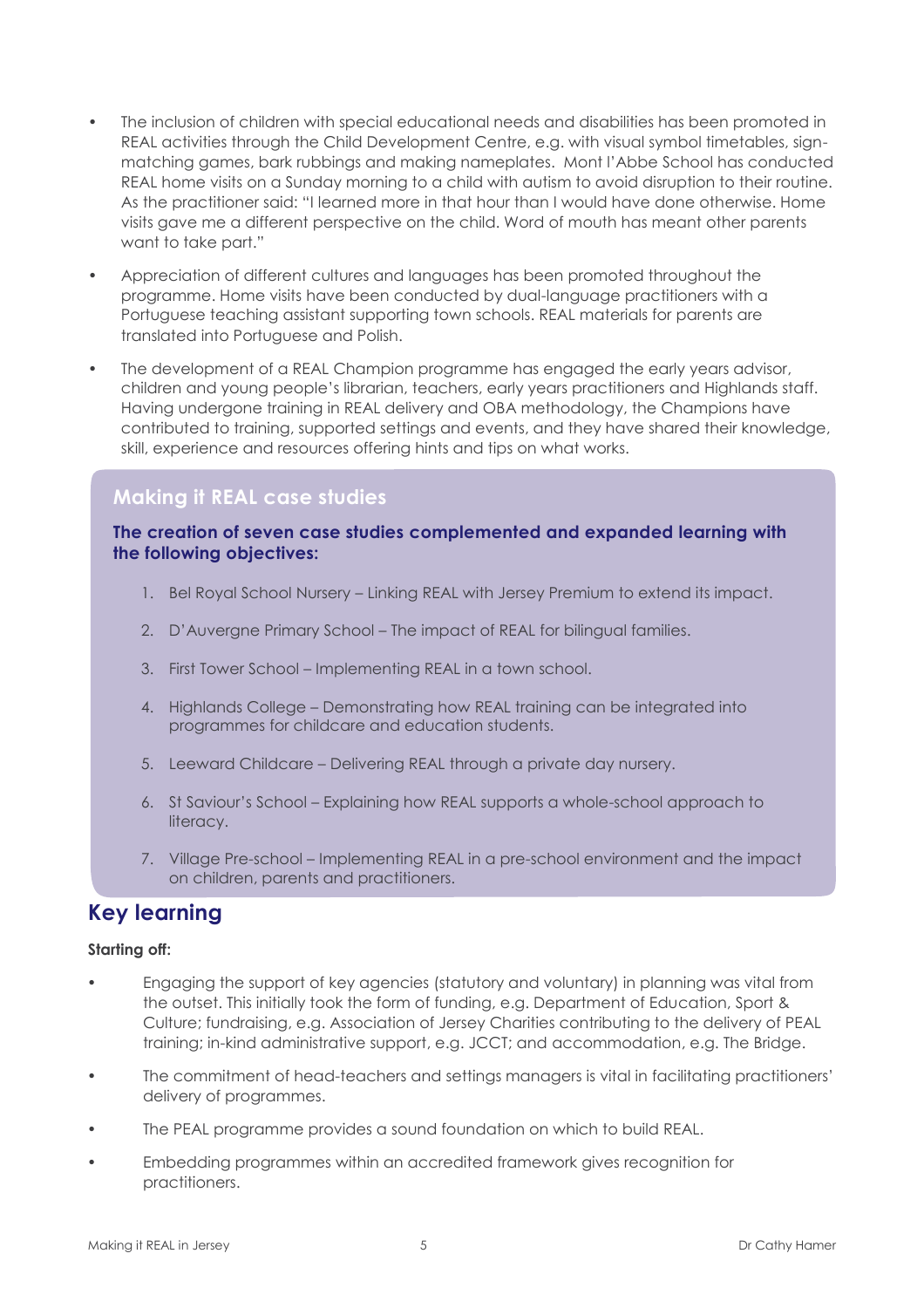#### **Even better if:**

• It would have been even better if (at the outset) attendance by all head-teachers and settings managers had been secured at information sessions to ensure they appreciated the nature and requirements of the programme along with the potential impact on the children and their families. In particular, this would have provided an opportunity to explain the value of home visits.

#### **What works:**

- The excellent link with Jersey Library has provided invaluable support for the implementation of REAL.
- Tailoring training and programme delivery have promoted take up through a flexible approach.
- Inviting local practitioners who are passionate advocates of REAL to contribute to training has inspired participants.
- Settings have been very generous in sharing their learning at network meetings and their resources: e.g. Cheeky Monkeys held a Christmas literacy event at Durrell, the second part of which they opened to the general public.
- Local delivery partners are key to supporting implementation both in terms of administration and professional practice along with consistency of support from NCB in delivering training and co-ordinating activity.
- The development of local materials is highly valued, e.g. The REAL films and 10 practice examples illustrating home visits and literacy events across the four strands of literacy in a range of settings. The full length Making it REAL film can be found at [https://beststart.je/useful](https://beststart.je/useful-resources/)[resources/](https://beststart.je/useful-resources/)
- Understanding of the unique characteristics of island life in Jersey, e.g. the need to work and return to work early, has been vital in personalising the REAL programme.
- Integrating REAL into student training is not only an investment in the future workforce but has given students insight into the importance of early literacy: e.g. a Year 2 student who reads to three children as part of Every Child Our Future explained how much she'd appreciated the training as it had made her realise the relevance of what she was doing.

# **Keeping it REAL**

- It is vital to build on Making it REAL and to embed the innovations to ensure sustainability with a key requirement being strategic support.
- REAL is recognised as an example of an evidence-based programme to support children in receipt of Jersey Premium.
- Exploring links with other programmes, e.g. Every Child Our Future, has the potential to be mutually advantageous.
- There is an opportunity to further promote REAL through the Children's Voluntary Sector Cluster and through briefings, e.g. as requested by Autism Jersey.
- Learning from the case studies indicates a strong desire to introduce a REAL Beginnings Programme for younger children. It would be interesting to consider co-producing this through a Partners in Practice model.

**National Children's Bureau**

**WeWork** 115 Mare Street London, E8 4RH T: +44 (0)20 7843 6000 www.ncb.org.uk

# ncbfb



(in) National Children's Bureau

Registered Charity No. 258825. A company limited by Guarantee. © National Children's Bureau [XXXX year of publication]

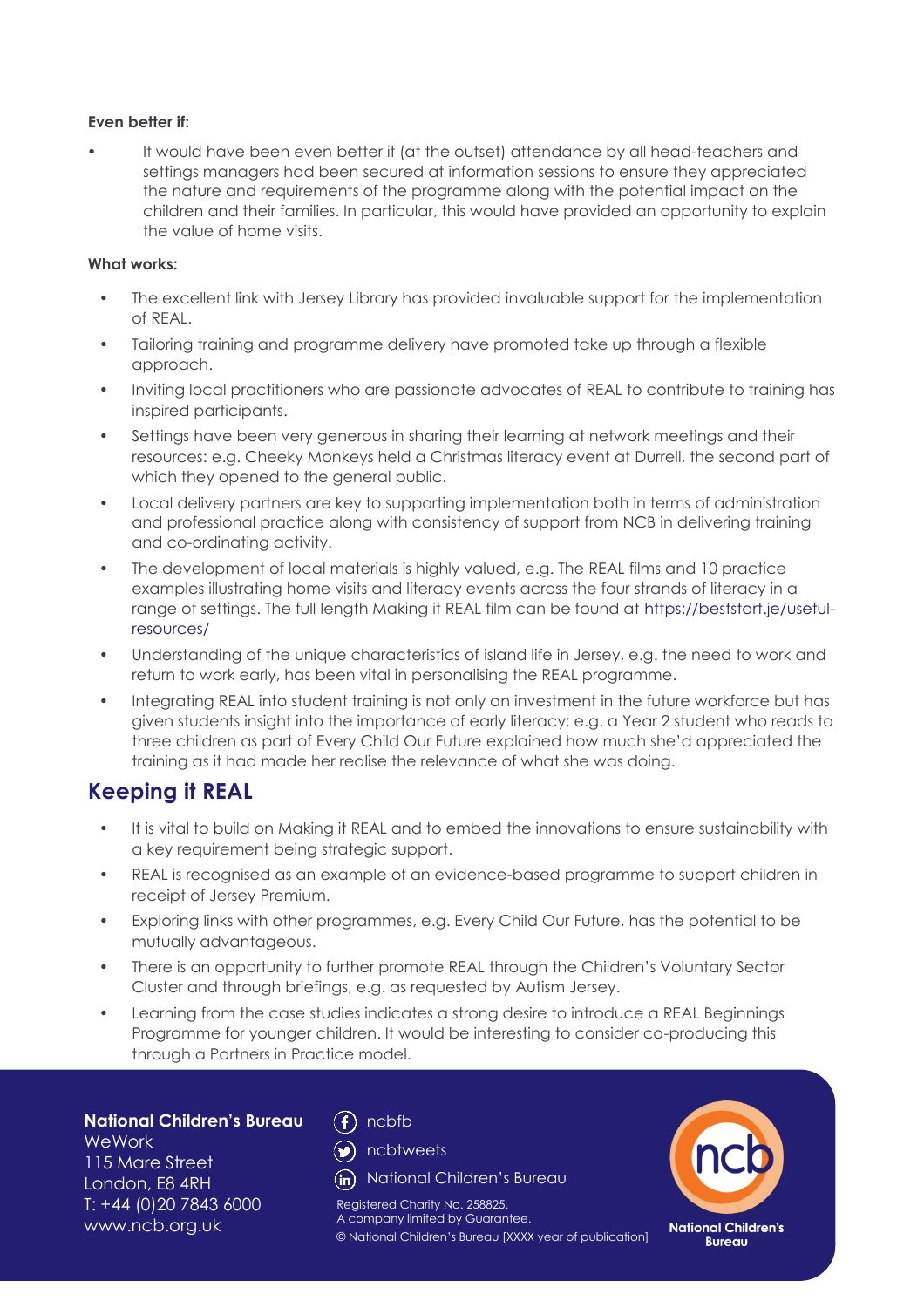# **Case Study 1: Bel Royal School Nursery**



#### **Case study objective: Linking REAL with Jersey Premium to extend its impact.**

#### **Contact details: Nicky Hay Bel Royal School Nursery: [n.hay@belroyal.sch.je](mailto:n.hay@belroyal.sch.je)**

## **About your setting**

Bel Royal School Nursery is a 30-place nursery. We work as part of Bel Royal School. Staffing includes one teacher, one nursery officer and a nursery assistant. A special needs assistant may support a child or children depending on the needs of the cohort. Our school has an Additional Resourced Centre provision.

# **What did you do?**

I started my REAL journey in the first cohort of REAL training. I decided to attend the training as I think literacy is the most important area of learning in the early years and I wanted to be able to work more closely with our families, by providing something that would make a significant difference. I then delivered my first REAL events and home visits in the spring of 2015. These children are now in Year Three of the school. I had four children that I visited at home and they each had three home visits. My events for the cohort of 26 children included a book camp and visit to Waterstones book shop. Two of the parents were heavily involved in the development of REAL in the nursery. We wisely spent the grant money on fiction books for the nursery.

In the autumn of 2015, I delivered REAL again. My REAL events for the cohort of 32 children included a mums' mark-making morning at which Cathy Bithell from Jersey Library visited us and encouraged the parents to join the library. We also visited the library. We had a 'Wear print to Nursery' event and we bookshared with Year 5. Each year, I have added new events to those that existed previously. Three children had two home visits. We spent our grant money on non-fiction books.

In the autumn of 2016, we had a new cohort of 21 children. Our new events included European Day of Languages, National Poetry Day, and Elf & Fairy Day (a writing-based day). I also introduced a daily book share, which involved five parents regularly sharing books with children and staff. I then undertook the REAL maths training. Again, this was an amazing opportunity. For the autumn cohort of 2017, I delivered REAL maths where three children had two home visits. Our events for 21 children included a maths buddy morning with Year 6, Maths in the Park, and number rhymes and songs celebrated during National Nursery Rhyme Week.

In December 2017, we looked at the possibility of using REAL as a way forward for our Jersey Premium children. A member of staff was employed in January 2018 for three mornings a week in Nursery to help improve language and communication. There were 12 Jersey Premium children in the cohort of 21 children and over half of these were EAL children. In the summer of 2018, this member of staff attended REAL training. During autumn 2018, this member of staff worked closely with me delivering REAL. Her hours have been increased to three days a week. All six of the Jersey Premium children in this cohort of 20 children will be having home visits. These home visits will be shared between two members of staff. You have to be flexible and adaptable. The activities need to suit the needs and interests of the individual children. Where it has been impossible to undertake a home visit, we have found a quiet place in school to deliver the content.

# **Who has been involved?**

- a) There are two teachers trained in REAL and one school assistant.
- b) There are two teachers trained in REAL maths.
- c) There has been whole school inset delivered by N. Hay on REAL. N. Hay has also trained Nursery staff in the REAL approach.
- d) Numerous parents and volunteers have been involved in delivering the REAL approach since 2015.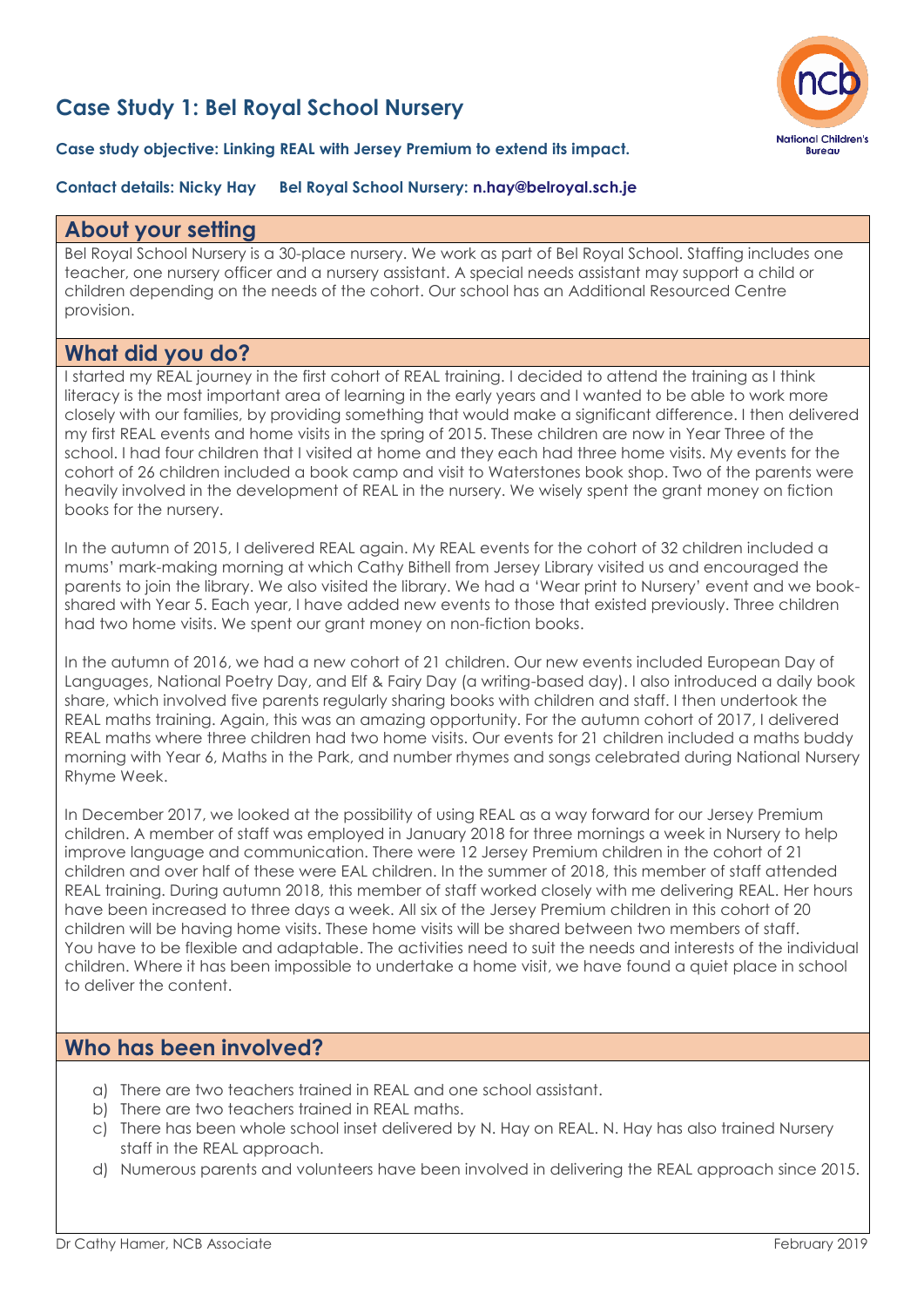#### **Outcomes**

The programme has made a difference to the children's love and understanding of books. Looking closely at their achievement through Development Matters, this has been significant. REAL has become a whole-school initiative with the development of the school library, Book Week across the school and a 'wear print to school' day.

Encouraging parents to become more involved in their children's learning is always a good thing. We have been able to encourage a number of practitioners to work with REAL even if they haven't been directly on the training. This has been delivered in-house.

#### **Our views of REAL:**

*"At first, K sat a long way away from me when we shared books, but gradually he came closer and closer; he opened like a flower and blossomed."* CQ, Nursery officer

*"Using everyday objects makes maths come alive and, as a parent, you can easily bring maths into the home."* Dr B, parent/mother

## **Why it works: What the learning to date demonstrates**

The simplicity of the framework is the key to its success. The framework is like a skeleton that you can hang your creativity on. REAL is used as part of experiencing interactions in the EYFS during play-based learning. There have been challenges, of course, but nothing that can't be overcome if you want REAL to work. The Festival of Words event on the beach was fantastic and it was lovely to pull everything together for a whole-island event.

Jersey Premium money has allowed us to employ a communication assistant to develop high-quality language provision in the early years. This will raise the level of language skills at the start of literacy on the journey to reading and writing.

#### **Next steps**

I think being able to have the funding from Jersey Premium and linking it to REAL ensures it will continue. Human resources, continued training and funding are essential. We need to embed engaging parents into our practice so we increase children's ability to talk about books and up-skill parents in their children's learning.

It would be very useful to have trained Portuguese and Polish speakers. This would ensure all families could be reached.

At Bel Royal, REAL is going from strength to strength. The next step will be to introduce a pre-Nursery group, with songs and rhymes and books.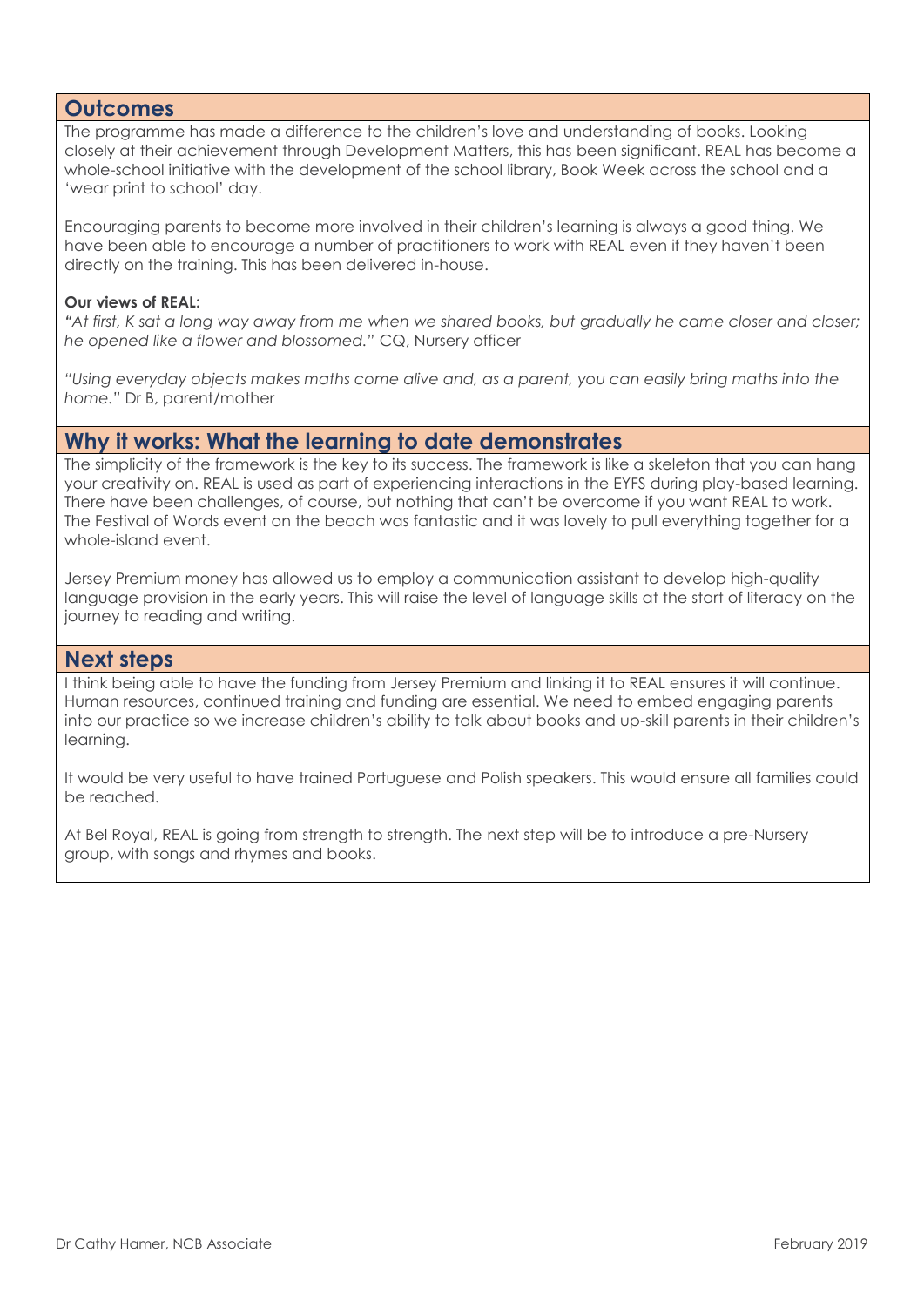# **Case Study 2: D'Auvergne Primary School**



#### **Case study objective: To demonstrate the impact of REAL for bilingual families.**

#### **Contact details: Katty Knight, Nursery Teacher: [k.knight@dauvergne.sch.je](mailto:k.knight@dauvergne.sch.je)**

#### **About your setting**

D'Auvergne is one of the largest primary schools on the island with three-form entry in some year groups and a 45-place nursery. Forty percent of the children have English as an additional language. Home languages are Thai, Portuguese, Polish, Spanish, French, Romanian and Shona.

## **What did you do?**

I started my REAL journey at my previous school, Plat Douet, where I (a Reception teacher at the time) and a Nursery officer worked together to run some events and home visits to promote early reading to the children at our school. I ran three cycles of REAL at Plat Douet, which included six home visits and nine events.

During my time at d'Auvergne, I have run two cycles each year. Altogether, I have put on approximately 27 literacy events and made 12 home visits. Each time I have run REAL, I have taken a literacy focus. However, I can see how easily the project can be transferable to maths and I plan to run some REAL maths in the future.

Since working at d'Auvergne and being the lead for Jersey Premium, we have used REAL and the ORIM framework to design a parent and toddler group, which has been a great success. The sessions are for one hour once a week where d'Auvergne parents can drop their children to school, have a cup of tea or coffee with the other parents and then bring their baby or toddler (any child under school starting age) to the session. The group focuses on singing and rhyme, books and early mark-making including sensory play. The group is led by one of our Nursery officers, which allows families to have a familiar face when their child is ready to start Nursery.

Planning and organising REAL events has been easy. I used the ORIM framework along with some childinitiated activities in the classroom. The really important part is the small sign (information card), which I put out for parents to read. This explains how the activity supports their child's early literacy and gives other suggestions of ways to promote this.

The main challenge for me to begin with was the home visits. I struggled to find an appropriate time as the children were in Reception. It was a legal requirement for them to be at school and I was not able to take them home early. I overcame this by partnering one of the teaching assistants (TA) in Reception and we visited the children after school. We had a few simple activities prepared, which we could leave with the family for them to use again.

I hadn't noticed that we were making much difference to our bilingual families until I had several conversations with parents from Poland and Portugal. I realised that a common theme during my literacy events was for bilingual parents to approach me and talk about how they did not learn like this when they were at school. They had never understood that learning took place through play until it was explained to them.

Now that I am in Nursery, there is more flexibility for home visits. I also have a Polish speaker on my Nursery team. I intend to visit any bilingual children with a native speaker to make the experience more relaxed and informal, and to ensure there is a good level of understanding of why we are doing each activity.

## **Who has been involved?**

- a) REAL Raising Early Achievement in Literacy two practitioners
- b) A REAL approach to maths one practitioner
- c) Others who have been involved include 15 parents and colleagues from across the setting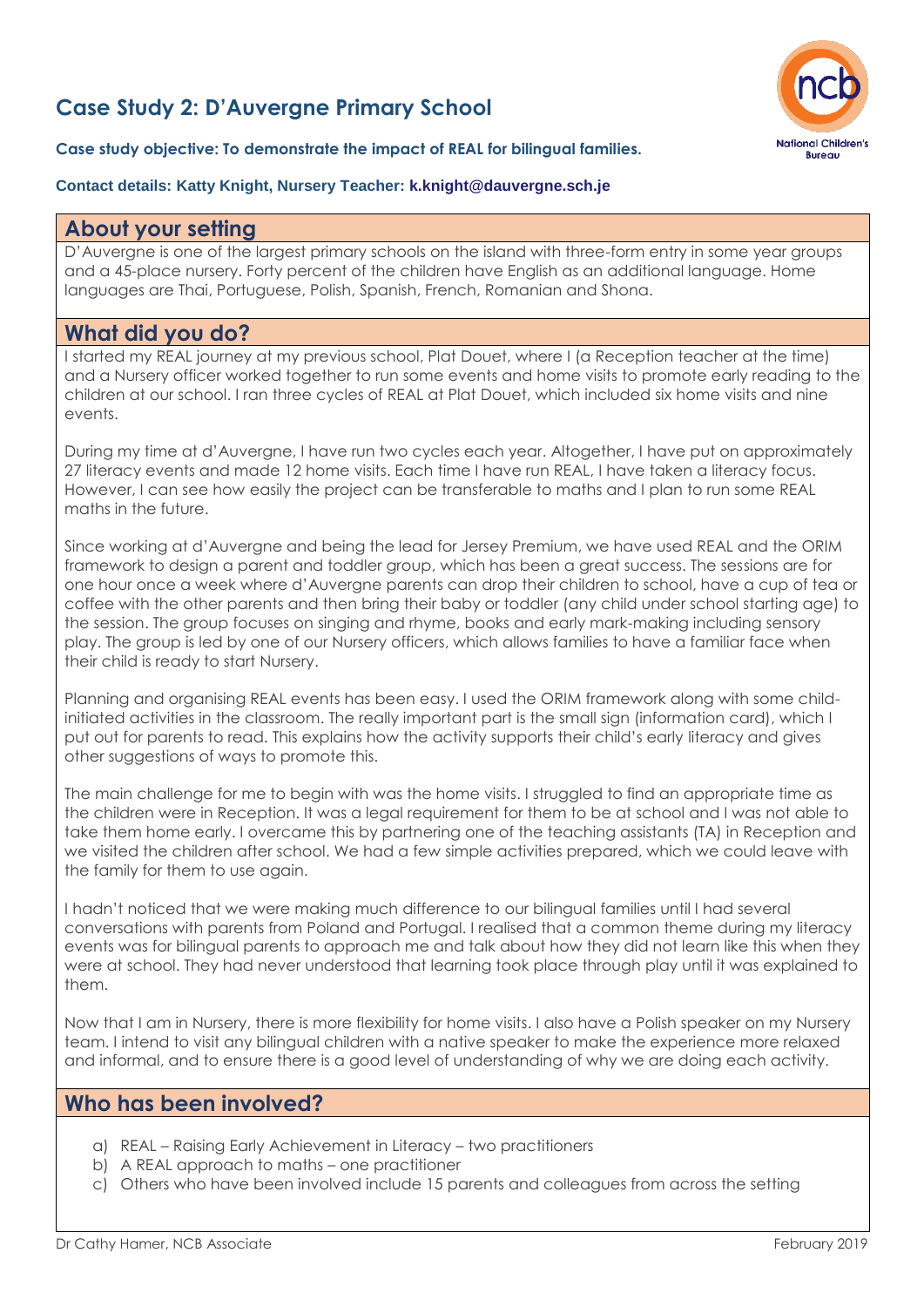#### **Outcomes**

**Children:** I have a fantastic connection with the children who I visited at home. One particular child will say: *"Will you come to my house again soon?"* every time I see him, even though he is now in Year 3 and it has been several years since I visited him at home.

**Parents:** I also have a great relationship with the parents who were involved in REAL. I have noticed that I have become a 'safe' person who they can ask questions of even if I am no longer their class teacher. I often have parents approach me asking for ideas on how to support with handwriting or spelling as these are targets from their new teacher.

**Practitioners:** I am yet to train up the remaining members of d'Auvergne Foundation Stage in REAL. This term I will be doing so. I look forward to seeing the vast impact REAL will have at our school when Nursery and Reception are all putting on events and completing home visits at the same time.

**Others/the setting more widely:** I have found a fantastic resource in Cathy at the library. As part of our Jersey Premium projects, I now ensure that every class in the whole school visits the town library at least once a year.

## **Why it works: What the learning to date demonstrates**

**What especially worked?** Explaining the process of learning to read and write with parents, plus highlighting when children are moving to the next stage and how to support them. Approaching parents and asking: *"I was wondering if you could please help me with my project?"* rather than: *"Can I come to your house?"* This makes it much less formal and parents tend to feel happy to help.

**What really helped?** Having the funding to give flexibility to be able to pay a TA and purchase new resources for the children to keep. I think if we tried to recycle the resources we already use in Reception/Nursery, the children would not be as excited.

**What do you need to have in place to ensure it works?** Simple ideas, an informal approach for parents and lots of fun to engage the children.

**What do you need to be especially careful about?** Getting felt tips out at a home visit when there is a toddler around. (Future graffiti artist!)

**What else are you doing that supports REAL?** Parent and toddler group and home visits before children start Nursery. We also run various parent workshops throughout the year. For example, a colleague from Speech & Language Therapy spoke with Nursery parents about supporting early language skills at home.

#### **Next steps**

- 1. Train the Foundation Team as a whole to broaden our reach and impact
- 2. Continue to run at least two cycles of REAL each year
- 3. Try a cycle of REAL maths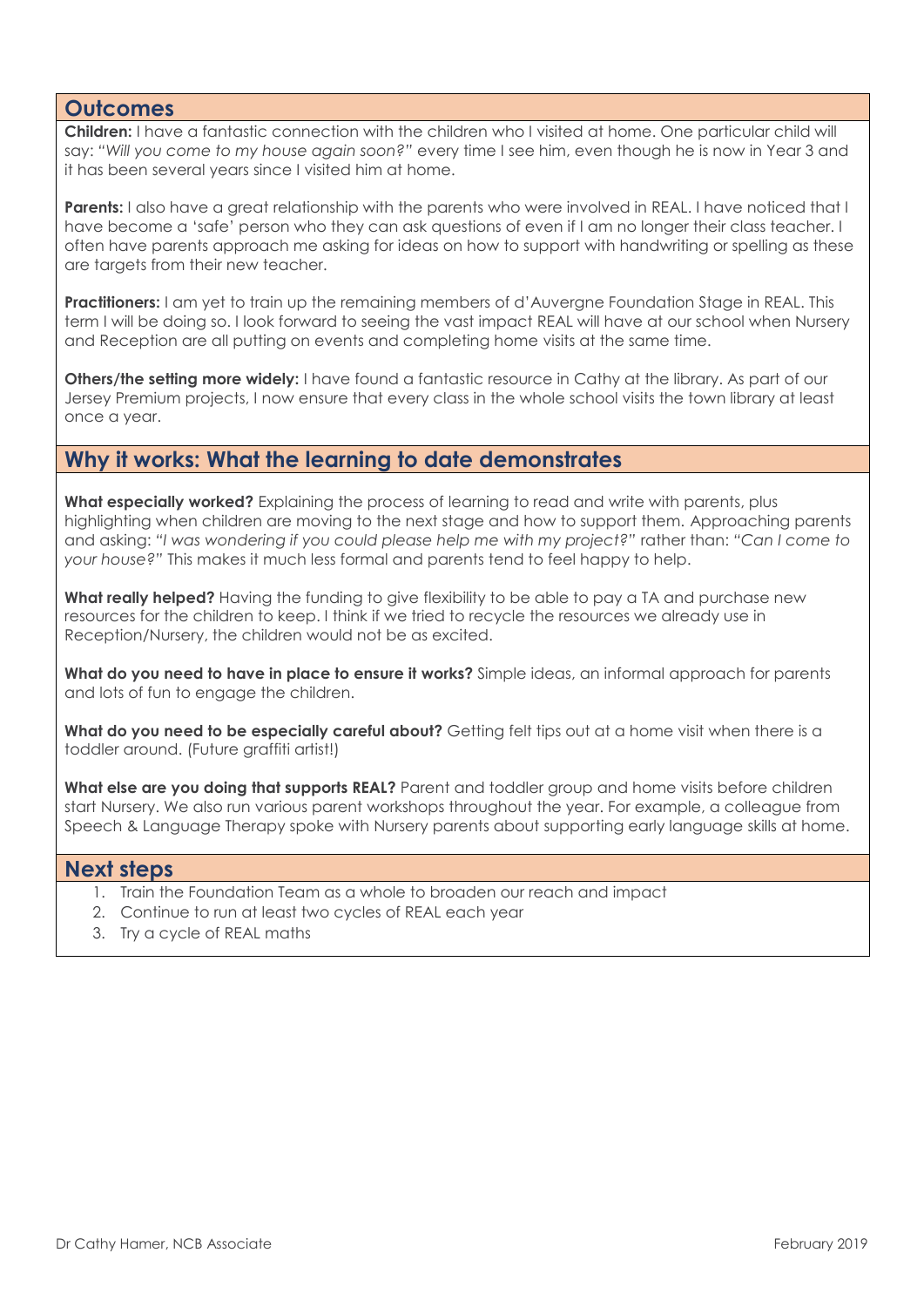# **Case Study 3: First Tower School**



#### **Case study objective: Implementing REAL in a town school**

#### **Contact details: Mrs Kathryn Mahrer, Nursery Teacher, [k.mahrer@firsttower.sch.je](mailto:k.mahrer@firsttower.sch.je) First Tower School, La Route De St Aubin, St Helier, Jersey, JE2 3SD.**

## **About your setting**

First Tower School is a non-selective inclusive two-form-entry town school with a 40-place nursery. It is on the edge of town and caters for children with a wide range of needs. Everyone within the school community is encouraged to join in and the school is well supported by its parents and the wider community. We are an established school that opened in 1901, after which there was further building to cater for greater demand.

#### **What did you do?**

I attended the two-day training course in 2016 after hearing good feedback from colleagues who had attended the REAL pilot on the island. Since 2016, we have run a cycle of REAL for every cohort. This has involved three home visits for three families and at least three REAL events/trips. One of my Nursery officers attended REAL training in 2018, which enabled us to share the home visits and will help us reach more families in the future.

To date, we have worked with 12 families on a one-to-one basis, and we have run 12 REAL events with approximately 35 families at each event.

Running a cycle of REAL for a cohort (home visits, REAL events) is not too onerous as the paperwork is simple and straightforward to complete. And once you have done a round of REAL, it becomes quicker to plan the home visits and events.

We ensured that the home visits were tailored to each child/family and their particular needs, e.g. support with mark-making, story sharing etc, but we tended to keep the REAL events the same each year as they worked really well. We have new families each year, so the events are new to them when we hold them. Our REAL events are centred around mark-making, environmental print and stories. We hold one event in the nursery, one at the local beach and one at the local library. We also promote literacy by holding Print Day where children and adults wear clothing with print to Nursery. We have Play & Stay sessions once a term where the focus may be on an area other than literacy but we always ensure one activity is literacy based.

We have been fortunate to be able to purchase good-quality story sacks and literacy resources, such as wooden nursery-rhyme figures and wooden story characters to take with us on our home visits, as well as lots of mark-making resources as these have to be replenished frequently.

Alongside the home visits and REAL events, I set up a Story & Rhyme Time Programme where up to four parents and their children are offered four sessions (one per week) with me where we share stories, rhymes and games based on the four strands of REAL. The children get to take a Story & Rhyme Bag home each week as well as a literacy game to play. During the 15-minute session, I do some modelling and demonstrate how to say initial letter sounds. I then support parents as they also do this with their child. We end the session with the sharing of a familiar nursery rhyme and the children take some props home to reinforce the learning during the week. The groups run throughout the year and are open to all parents.

## **Who has been involved?**

A Nursery officer and I have completed REAL training and are responsible for conducting home visits, planning our REAL events and ensuring that everyone is aware of REAL. I run the story and rhyme sessions with the aim of training the Nursery officer so that she can also run them and we can reach more families.

Every REAL event we host involves the whole Nursery team. My two other Nursery officers have not received REAL training but we have kept them up to date with what we have been doing in our home visits and the Story & Rhyme sessions, and we plan the REAL events as a team so that we all have the opportunity to share ideas for what we can do next.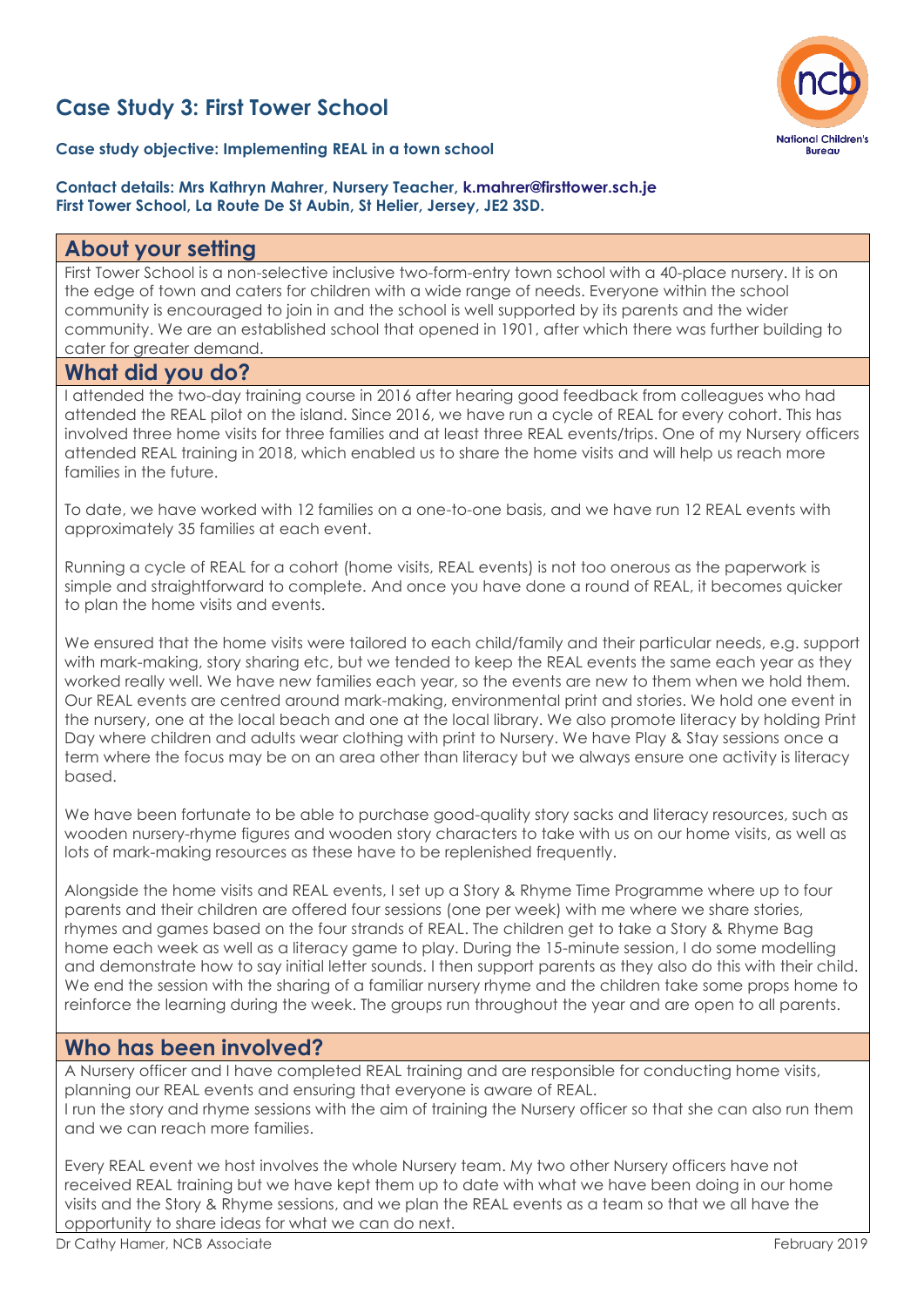#### **Outcomes**

We have noticed that the majority of children who attend the Story & Rhyme sessions enter Reception above age-related expectations in literacy. In our first year of REAL, we tracked children to the end of Reception. These children exceeded early learning goals for both reading and writing.

REAL events are very popular and we have had excellent attendance for every one. The mark-making event at our local beach was one that parents enjoyed as they could see that learning to write didn't have to involve pen and paper!

The Story & Rhyme groups always start off with only a few parents signing up but when the other parents see the group in action or see the other children taking home the Story Sacks, they ask if they can be part of the next round.

## **Why it works: What the learning to date demonstrates**

REAL is an easy and straightforward initiative that can be tailored to meet the needs of the families we work with. It enables parents to see how they can support their children with early literacy skills and provides them with a model that is easy to follow. The REAL sessions are hands on and fun and informal, which appeals to parents who may have had negative experiences of school when they were young. We have found that by doing the home visits in the spring term, parents are more open to letting us go into their home as we have already built solid and trustworthy relationships with them in the autumn term. REAL works because it gives parents confidence.

#### **Next steps**

We will continue to run our Story & Rhyme groups throughout the year and will continue to promote literacy in our setting.

We have more REAL events planned and will collaborate with other Nursery settings to see what they have provided so that we can expand what we offer.

We are planning to attend the next REAL maths training so that we can also support our families with maths.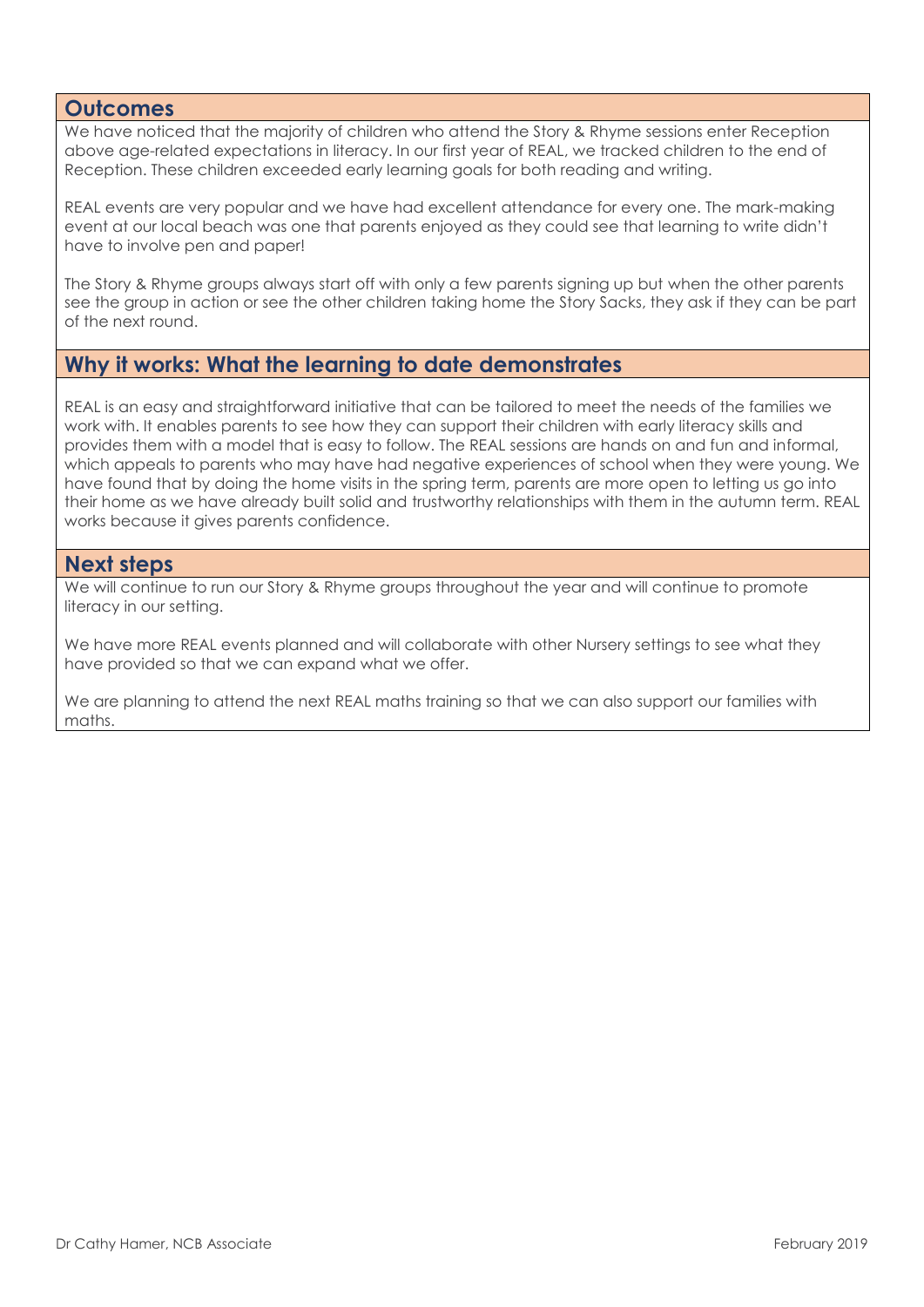# **Case Study 4: Highlands College**



#### **Case study objective: Integrating REAL into childcare and education courses.**

#### **Contact details: Lorna Morgan, Course Tutor: [lorna.morgan@highlands.ac.uk](mailto:lorna.morgan@highlands.ac.uk)**

#### **About your setting**

Highlands College is a further- and higher-education college in Jersey. The college offers a range of courses in Childcare & Education including CACHE Level 3 Diploma in Childcare & Education (Early Years Educator) and BA (Hons) Childhood Studies.

## **What did you do?**

Our REAL journey started when the Childcare & Education course tutor attended the REAL training to review its relationship to CACHE Level 3. Subsequent conversations between NCB and the course tutor to integrate REAL into students' training and to plan a programme of delivery ensued and a one-day programme of REAL was co-produced.

The training was tailored specifically for students. All four strands of literacy and the ORIM framework were included along with the events DVD. The REAL bingo activity provided a recap of learning in a fun way. Each student was provided with a pack of REAL resources. Following the training, each student was required to undertake a project, producing a REAL event plan to deliver to three children and parents in their placement setting.

In 2017, the programme was delivered to two groups of childcare and education students, and separately to a group of degree students. It was successful, and was delivered again in 2018. The training was evaluated and refined following the first year of delivery. The language used was updated to ensure that REAL was embedded into the course curriculum rather than as a separate enrichment programme. Hence, links were made explicitly in relation to links to particular units, such as:

- CACHE Level 3 Unit 9, Emergent Literacy: working with others to support literacy, working closely with parents and carers. Evidenced by REAL event plan and delivery.
- CACHE Level 3 Unit 8, Professional Practice Portfolio: Personal Social & Emotional Development, and Communication, Language & Literacy evidenced through REAL.

Each student was observed delivering their REAL event by the Placement Coordinator. This contributed to a Personal Development Profile completed each term by the Placement Supervisor. CACHE external quality assurance approval was achieved, and REAL incorporated as part of the degree students' Professional Development Portfolio.

## **Who has been involved?**

The course tutor has been involved with all REAL training delivered by the NCB. She is a REAL champion who has attended OBA (Outcomes-Based Accountability) literacy and mathematics training.

#### **Outcomes**

REAL has made a difference to:

- a) **Students** who have gained confidence in how to approach, build relationships with and work with parents. This is vital preparation for those who become keyworkers, nannies, childminders and teaching assistants.
- b) **Children and parents** REAL has given parents a powerful way of giving children a strong foundation in literacy at a young age.
- c) **Others/the setting more widely** Students who are in settings already engaged with REAL have received excellent support and encouragement, which has had a very positive impact.

*"It's been an amazing opportunity for students to put their own learning into practice and gain*  confidence in working with parents. Their REAL project gives students purpose for their learning and puts it *into context."* Director of Enterprise & Professional Studies

*"REAL is more than a box-ticking exercise. It's real."* Student

*"It's been amazing to go and see students putting theory into practice. It works, it makes a difference, the students value it."* Placement tutor.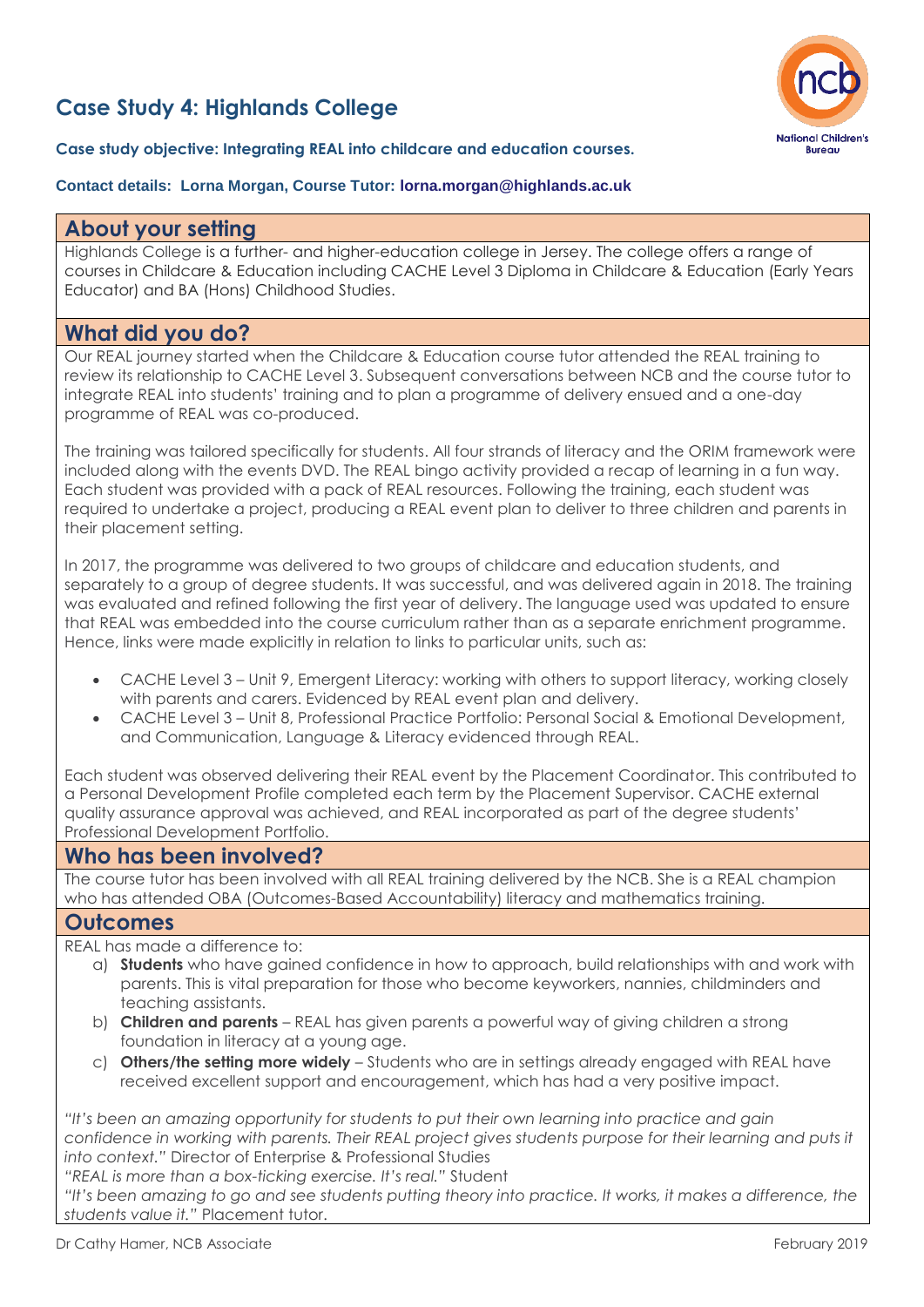# **Why it works: What the learning to date demonstrates**

The use of Jersey REAL materials (practice examples and film) particularly engaged interest. Including a session on ways of working with parents as a student to identify potential barriers and ways of overcoming these helped give students confidence.

Close working between the NCB trainer and course tutor ensured that there was recognition of the different needs of students. Students are training to be practitioners as opposed to practitioners who are trained.

Integrating REAL into the CACHE accreditation requirements for completion while on placement reduced student workload by their creation of an activity plan linked to the CACHE criteria. It provided an opportunity to create an activity plan, deliver a reflective task and contribute to their portfolio through a tutor-completed observation record.

#### **What really helped?**

- Arranging a programme of bite-sized activity-based sessions.
- Having support in the placement setting was crucial.
- The funding provides an opportunity for students to learn to manage a budget and gives more ownership of their project.
- The standing of an NCB programme gives credibility to both student and setting.

#### **What needs to be in place to ensure it works?**

Personal tutors who actively check in with students, provide support for their REAL event planning and encourage students to reflect on their learning.

#### **What else are you doing that supports REAL?**

Making the connection with the Knowledge Makes Change seminars and newsletters for students as opportunities to extend their learning and develop their practice.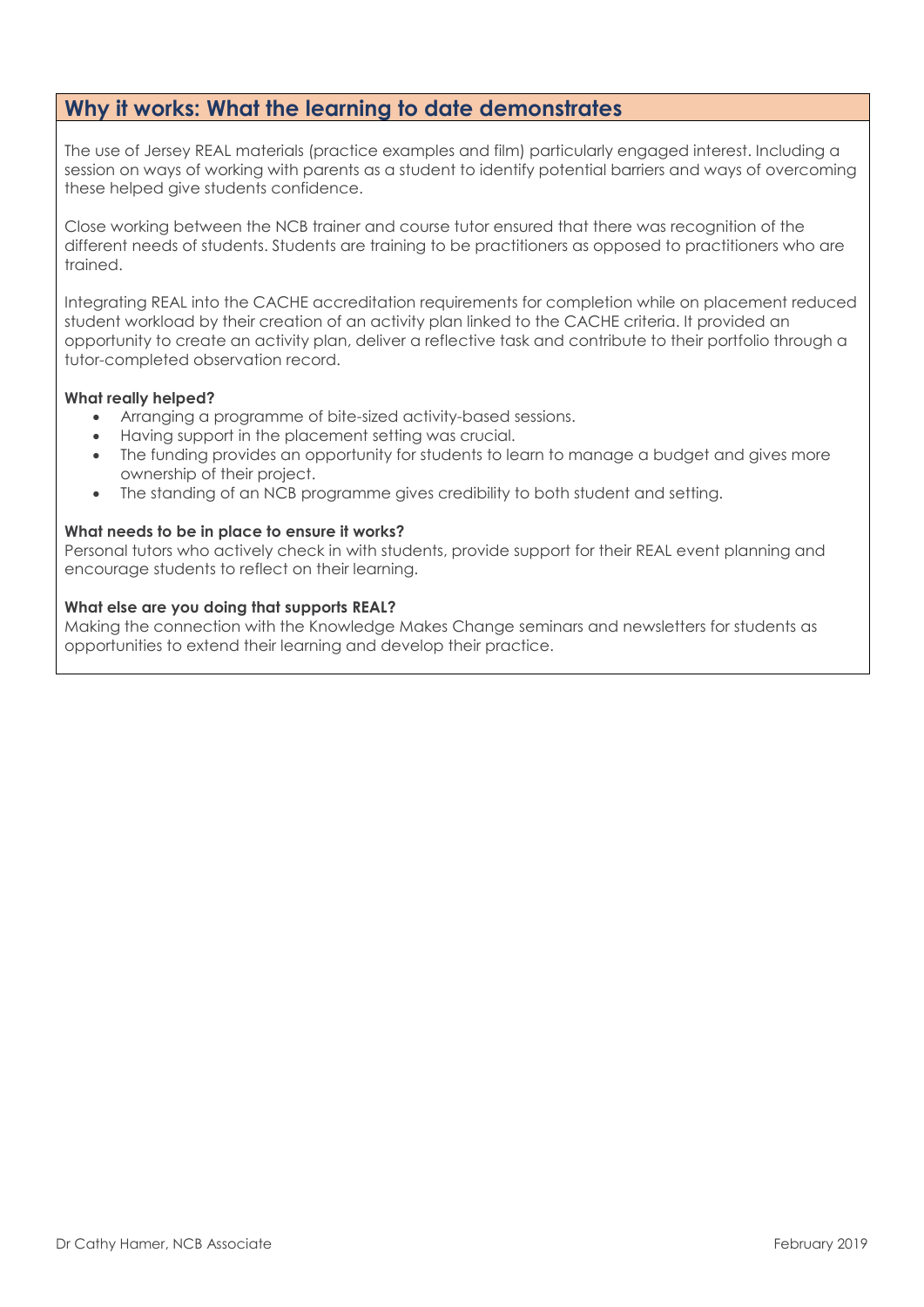# **Case Study 5: Leeward Childcare**



#### **Case study objective: Sharing the learning from delivering REAL through a private day nursery**

#### **Contact details: [leewardchildcarejersey@yahoo.com](mailto:leewardchildcarejersey@yahoo.com)**

## **About your setting**

Leeward Childcare is a private day nursery that holds 95 children at any one time. We are open 51 weeks a year from 8am until 5.45pm.

The setting is divided into three areas: a baby area that has 24 babies aged 0-20 months; a toddler area that has 36 children aged 20 months to three years; and a Pre-school area that has children aged 3-5 years.

## **What did you do?**

Our first member of staff who trained in REAL was trained in 2015. We had been sent information about the REAL project from the Jersey Child Care Trust and wanted to know more about it. When our first member of staff had completed the training, she returned to the setting full of enthusiasm about the project. This led us as a setting to continue to send staff on training when available.

The REAL project has been carried out in both the toddler and pre-school areas. It has run six times since we began in 2015, four times in literacy and twice in maths. Over the years, we have had approximately 100 children take part in REAL events and 21 children take part in home visits.

Planning for both types of REAL projects isn't too time consuming as the training gives practitioners a lot of ideas to take away with them. We gave staff two hours to plan and gather/make resources needed for home visits and events.

## **Who has been involved?**

We have seven staff members trained in REAL literacy and four trained in REAL maths. One member of staff is a REAL champion.

#### **Outcomes**

The difference REAL has made to:

#### **Practitioners:**

REAL literacy and maths training has resulted in staff coming away with new ideas that they have brought back to the setting. It has also boosted their confidence. Evidence of this is shown on our weekly planning where previously some staff would struggle with covering maths activities. Our knowledgeable staff now offer a wider range of activities to the children.

From completing the REAL training, staff are now more aware that children's interests can easily be adapted into a maths or literacy activity. This gives us more opportunities to support children's development where needed.

#### **Children, parents and practitioners:**

Carrying out the REAL project has benefited the children, parents and practitioners. We have had nothing but positive feedback from parents and practitioners. Children's interest in literacy and maths seems to be progressing too.

Through REAL, practitioners have appreciated – and shared with parents – that you do not need to spend a great deal of money to develop your child's skills. A simple conversation about environmental print on a walk goes a long way!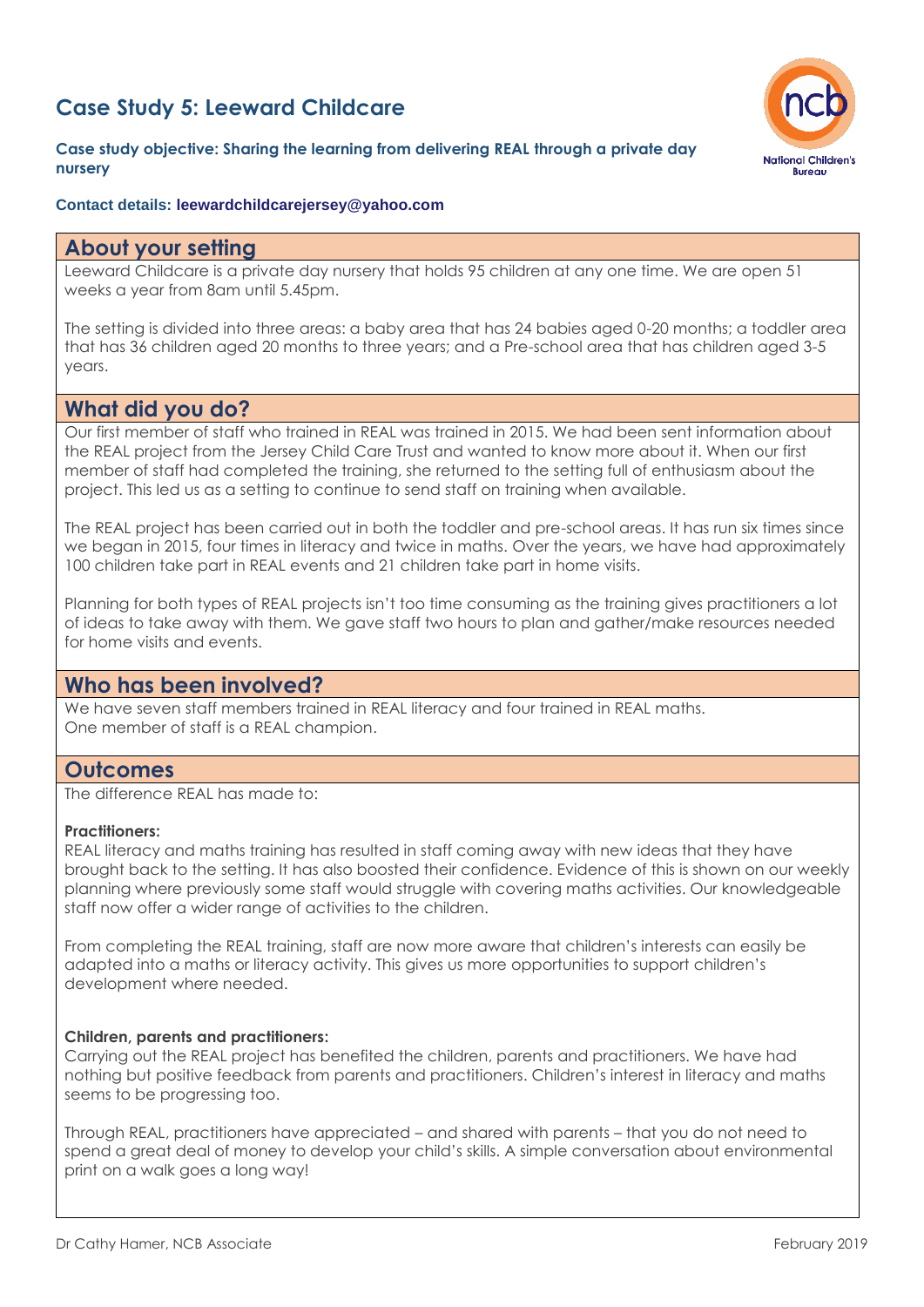# **Why it works: What the learning to date demonstrates**

As a setting, we feel REAL has really enhanced our practice and built relationships with parents. We especially feel that having the REAL events on a Saturday morning works well for us as the majority of our parents work during the week. As we are a full-time childcare setting, we would struggle to host them at any other time.

The REAL events are the highlight of taking part in the REAL project, and it's a great opportunity for parents to take part in specific activities with their children. The staff are always on hand should they have any questions.

The most difficult part with REAL for us was carrying out the home visits. Most of our parents work full time so finding a time that suited both staff and parents was tricky. One way around this was to carry out home visits at weekends. Again, this could sometimes be difficult as that's when children take part in extra-curricular activities.

Parents' views of REAL:

"I thought it was really helpful to have tips on how I could help my child's development on the block*building activity i.e. discuss the colour of blocks, count the blocks, talk about short or tall." "We really enjoyed the event, and the activities gave us some inspiration for things to do at home."*

#### **Next steps**

We support REAL by helping and advising students who come into our setting and are completing their training.

As we have a REAL champion, they will help new staff to understand the REAL project.

We will continue REAL by holding at least two REAL events a year and by continuing to have maths and literacy activities available for children daily.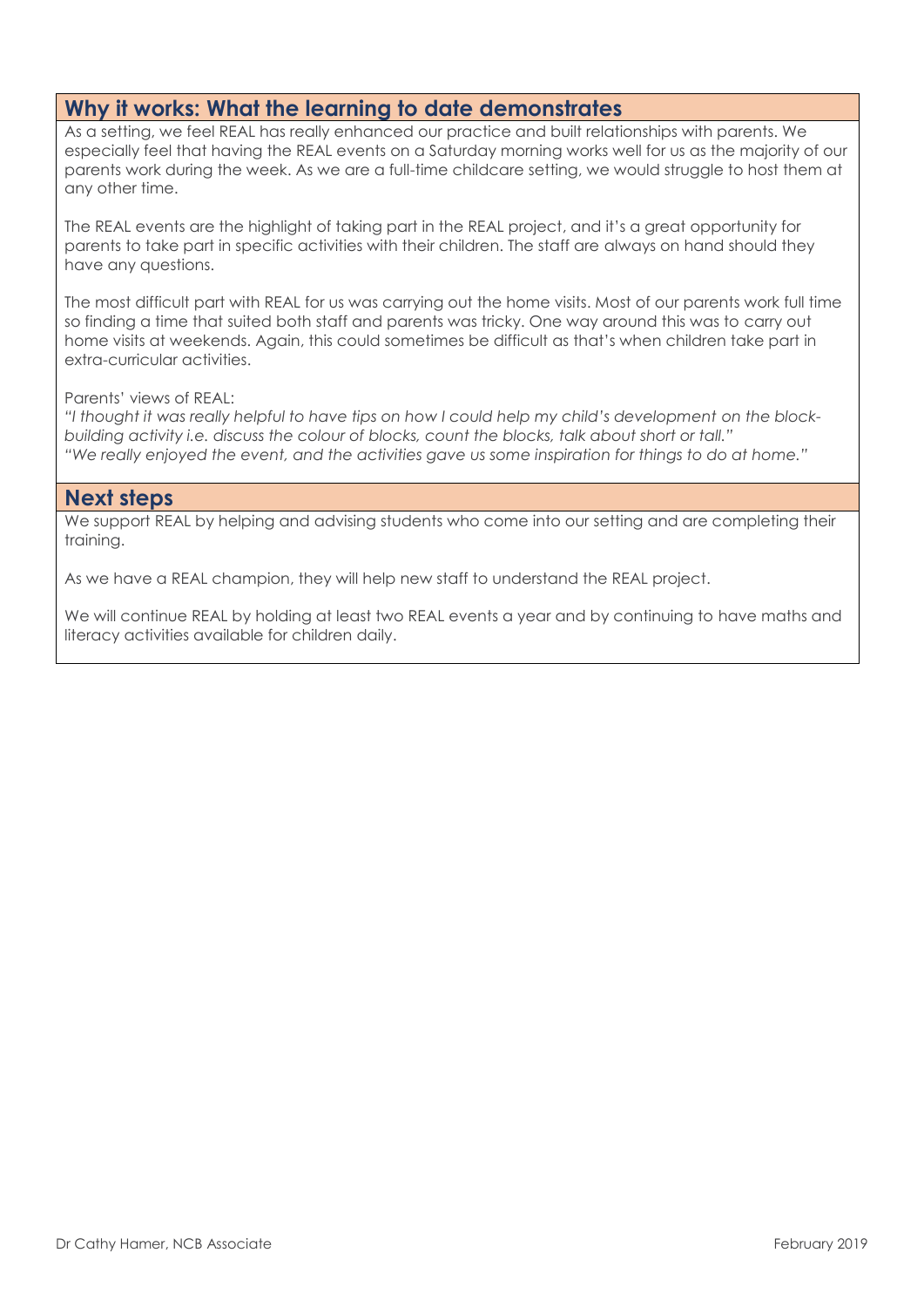# **Case Study 6: St Saviour's Primary School**



#### **Case study objective: How REAL supports a whole-school approach to literacy**

#### **Contact details: Becky Peckham [r.peckham@stsaviour.sch.je](mailto:r.peckham@stsaviour.sch.je)**

## **About your setting**

St Saviour's is an inclusive one-form-entry primary school on the outskirts of town. It has a Nursery and an additionally resourced centre (The Haven) for pupils with autism and social and communication difficulties.

St Saviour's has a family atmosphere and a strong sense of community. Through the way staff model positive relationships, and within the context of a strong inclusive ethos, pupils are encouraged to be kind, responsible and supportive members of the school and wider community.

The school is multi-cultural with representation from a range of ethnic/cultural backgrounds/countries including Portuguese/Madeiran, Polish, Ukrainian, Thai, Hindu/Indian, Muslim/Pakistani, Jehovah's Witnesses, French and Kenyan.

## **What did you do?**

#### **Literacy projects:**

**Events** Our literacy events are for pupils in Nursery and Reception. We typically have 28 pupils in each class and include all pupils with the literacy events. We decided to launch our REAL projects with a school-based event to encourage and enthuse as many families as possible. These are brilliant times for parents and family members to be welcomed in to school and share a particular focus, and they are a real celebration of learning. Events are not always at school and we try to take advantage of our local community and incorporate trips and visits. Our events have included teddy birthday parties, visits from the mobile library van, Father Christmas moving his toy workshop to the Nursery class, woodland walks, spring celebrations and rhyme parties.

**Home visits** We match literacy activities to each pupil's needs and interests. It can be daunting for a child to have a teacher come and visit at home so we wanted to ensure that they were really excited about the activity we would bring and then leave for them to explore. These have included making playdough, making a family scrapbook with photos, making sock puppets and making a unicorn land. As part of the initial home visit, we provide each pupil with a new pencil case, a range of different markmaking tools, and a notebook so that they can continue to experiment with making marks at home. Activities are carefully modelled while at home, and parents are encouraged to participate. We include either a story or rhyme with each visit to model storytelling and interaction during reading a story.

## **Who has been involved?**

Over a period of three years, three teaching staff have been trained in REAL. They have cascaded this knowledge and approach to a team of 10 within early years and KS1. All staff have immediately seen the benefits and are confident to talk about promoting early literacy.

As a REAL champion, I have been privileged to co-deliver training to students at college, giving them an insight from an educational point of view into the practicalities and advantages of embracing REAL.

## **Outcomes**

The difference REAL has made to:

**Parents**: "*I felt supported because the teacher took the time to come and visit my son at home and talk*  to him. She showed me how to experiment with messy play, using foam, lentils, soil and sticks. We have *these at home anyway so I didn't have to buy anything extra. I now understand that writing isn't just using a pencil and a book and it can actually be fun."*

• Impact on parents: 83% of parents reported increased confidence in terms of them being able to support their child's early literacy.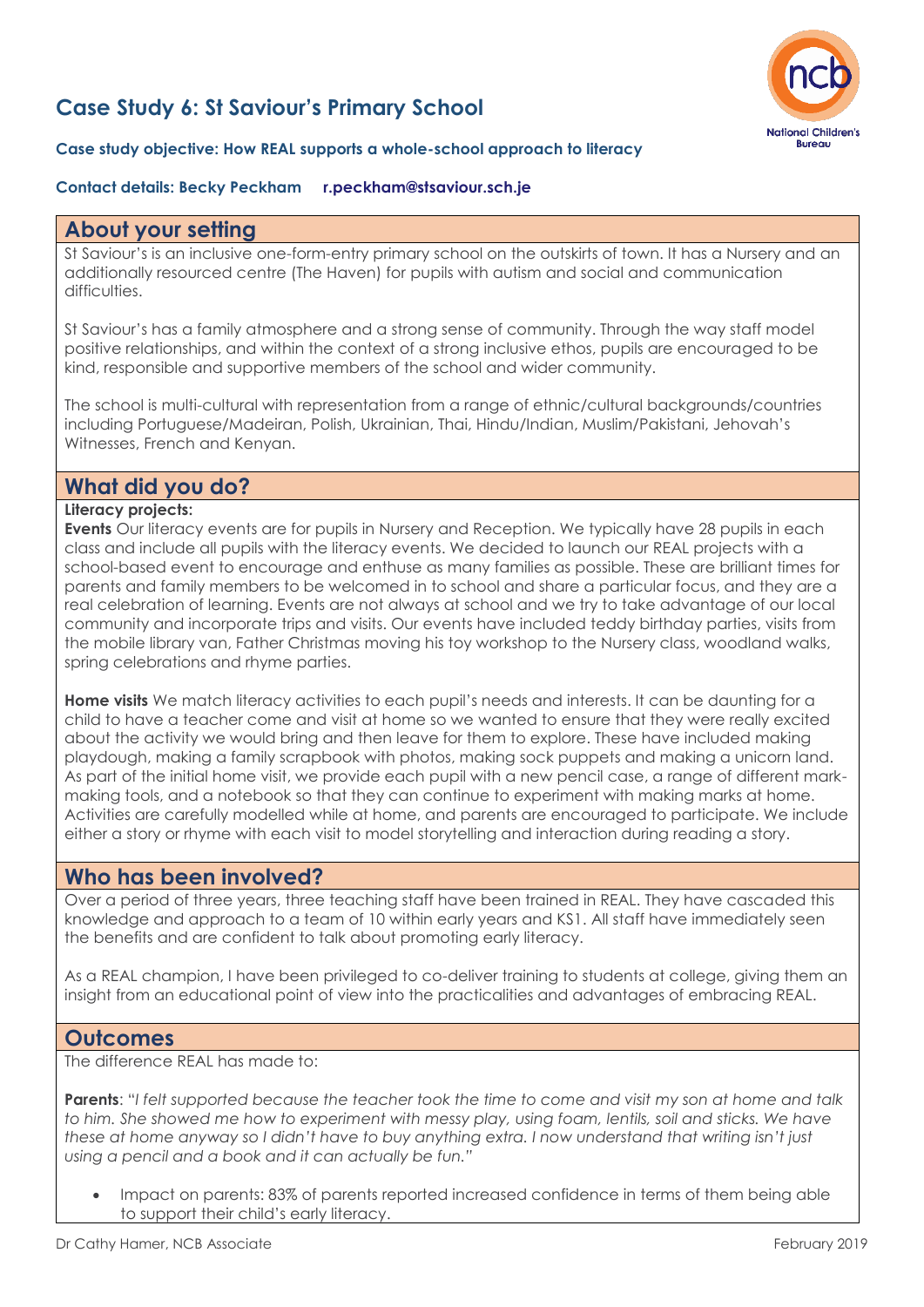**Practitioners**: Practitioners are given skills and training to support early literacy, and also skills in developing ways of engaging and interacting with families that can be hugely beneficial. Confidence therefore has risen and, as a result, we have more mark-making taking place in our setting. We placed a real emphasis on valuing all mark-making and showing the progression of skills. As a result, pupils feel valued and proud.

• Impact on practitioners: 100% trained stated it was either excellent or very good in terms of 'increasing knowledge of engaging with parents to support learning'.

#### **Children**:

• Impact on children: 79% of parents reported their child's literacy, language and communication had improved.

## **Why it works: What the learning to date demonstrates**

#### **What especially worked?**

- Keeping home visits simple and planned so that the time used was effective.
- Planning the timings for visits in advance so families have time to prepare.
- Knowing if a sibling will be at the visit so you can prepare additional resources.

#### **What really helped?**

Doing the home visits in pairs, so while one adult was modelling and interacting with the pupil, the other could reinforce what was happening to the parent. We also used Year 6 pupils to support events in case any parents could not attend. This meant that all pupils had someone to work with and play alongside.

#### **What do you need to have in place to ensure it works?**

- A clear understanding as a setting about what you want to achieve.
- A good and trusted working relationship with families.
- Being organised with resources for events.

## **Next steps**

I am really interested in continuing with REAL for our setting, as well as introducing it for younger siblings who we know will be in our catchment by hosting a Mini Me REAL.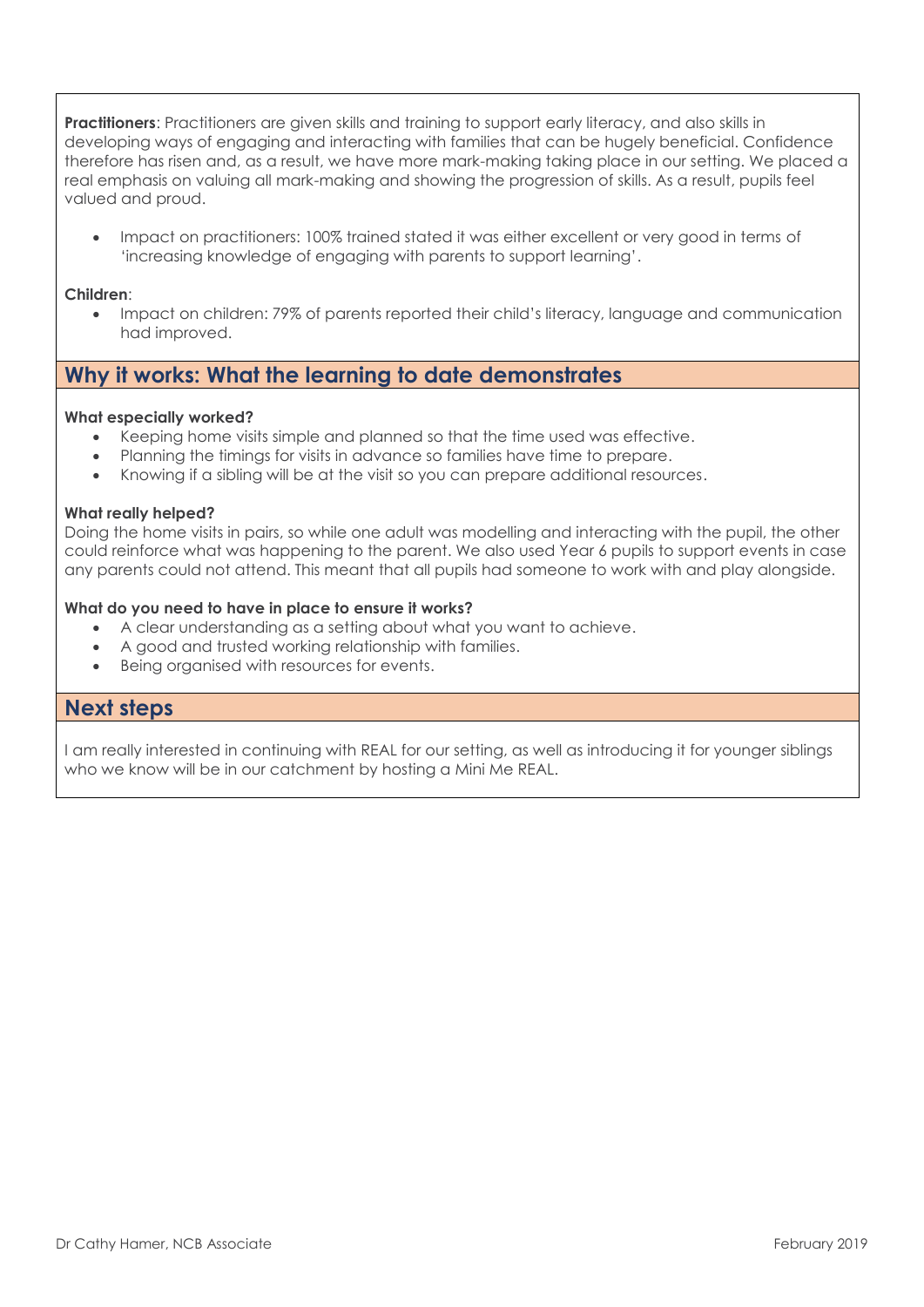# **Case Study 7: Village Pre-School**



#### **Case study objective: REAL and the impact on children, parents and practitioners**

#### **Contact details: Kathy Holley – The Village Pre-school 01534 483011 (ext.3) [stpetersvillagepreschool@gmail.com](mailto:stpetersvillagepreschool@gmail.com)**

# **About your setting**

The Village Pre-school is a small community school in St Peter's Youth & Community Centre that takes children aged from two years to Reception. We support each child by providing for their individual skills, interests and needs, encouraging them to become independent learners. We have a particular passion for books, storytelling, movement and music.

## **What did you do?**

Our journey with REAL started in 2014 and, since then, we have run three literacy projects and one on maths. Across both projects, we have completed approximately 22 home visits, with more literacy visits planned for 2019. To date, approximately 70 children aged from 16-60 months have been involved. The majority of resources used for the events and home visits were things that we already had at preschool. So, we were able to use the funding to purchase anything more specific that was needed. This also meant that there was funding available to buy things for the child/family to keep. One practitioner, for example, gave each of the children participating in home visits a literacy fun pack and a maths fun pack containing items to support and encourage the child's early skills.

Prior to a home visit, the practitioner would complete the child's pre-observation sheet that would indicate the strands of literacy or maths in which the child and parent would most benefit from additional support. The practitioner would then plan activities based around these strands. Each home visit began with practitioners giving the parents a brief explanation of the aims of the home visit and what strands of literacy or maths the activities would focus on. Then, with the practitioner guiding them, the parent and child would participate in the activities together, during which the practitioner would explain the purpose behind the activities and give the parent tips and ideas. The home visit would end with the practitioner leaving an activity or resources for the parent and child to enjoy together.

#### **Literacy projects:**

Our literacy events have included:

- Music & Movement adult and child workshop focusing on song, rhyme and the link between physical communication and literacy development.
- Early Writing Workshop with a wide variety of activities to support early writing skills, promote gross and fine motor development, and encourage writing in the home and the local environment.
- Environmental Print Walk & Photo Challenge in the local community.

Home visits have included themes and activities such as:

- Planes and airport theme based on the child's interest, activities included:
	- o Reading a story about planes.
	- o Drawing a large-scale airport and runway.
	- o Decorating planes and drawing planes to add to the large-scale airport.
	- o Looking through a non-fiction book about the airport.
	- o Leaving behind the books as well as an airport sticker book and some printed airport mark-making ideas.
- Buster's Egg activities included:
	- o Reading the 'Buster's Egg' story
	- o Writing a shopping list for the ingredients to make an egg and cress sandwich.
	- o Making the sandwiches peeling the egg, fork to mash, spoon to mix, knife to spread, scissors to cut cress.
	- o Writing a menu for lunch, including pictures of the ingredients.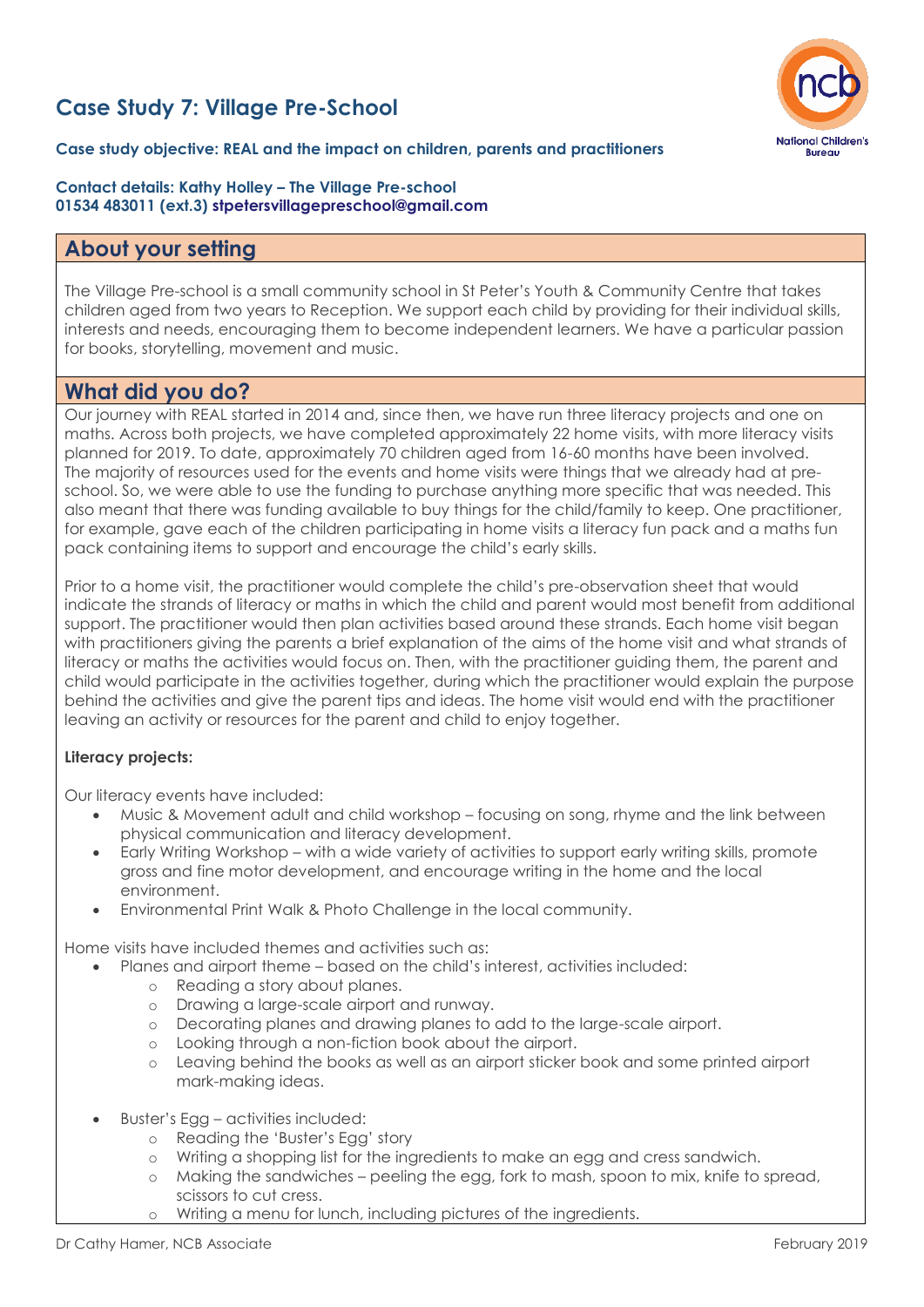- Baking theme based on interest that Mum had communicated, activities included:
	- o Reading 'The Great Dragon Bake Off' story.
	- o Looking at a cake recipe.
	- o Using a wipe board for the child to write and draw a picture of the ingredients needed to make a cake.
	- o Drawing a picture of what they wanted the cake to look like.
	- o Leaving a recipe and the story with the family.

#### **Maths projects:**

Our maths events have included:

- Spots & Teddies Event with a wide variety of spots and teddy-themed maths activities.
- Environmental Maths Print Walk & Photo Challenge in the local community.
- Early Maths Workshop with a wide variety of activities focusing on supporting early maths skills, such as through maths songs and books, supporting maths using everyday objects, supporting maths through meals and snack times, and maths in the local environment.

Home visits have included themes and activities such as:

- Baking / cooking theme, with activities including:
	- o Singing 'Five currant buns' song.
	- o Making playdough cakes and counting how many went in the baking trays.
	- o Reading 'Goldilocks and the three bears'.
	- o Measuring ingredients to make porridge using a measuring spoon and jug.
	- Trains theme based on the child's interest, activities included:
		- o Making trains with a given number of carriages.
		- o Measuring different lengths of carriages.
		- o Ordering different lengths of train track.
		- o Counting out quantities of trains to match numerals.
		- o Leaving behind a list of train-themed maths activities and two number stories that we would be looking at during the next home visit.

## **Who has been involved?**

Two practitioners have completed the REAL literacy training and another practitioner is currently undertaking their REAL literacy training. One of these practitioners has also completed the Making Maths REAL training and is a REAL champion. A total of 53 parents have been involved in REAL, either through attending events or participating in home visits.

One of our proudest results from REAL is that of a parent whose first language is Hungarian participating in home visits (both literacy and maths) and volunteering at projects. She has subsequently completed the Sharing REAL with Parents course and is currently undertaking Early Years training. She has now become a member of our team.

## **Outcomes**

#### **Outcomes for children**

- Our most valuable outcome from REAL is the closer relationships between practitioners, children and parents.
- We feel it has had a positive effect on the child seeing their parents working closely with Pre-school practitioners.
- The children are benefiting from the parents' increased knowledge of the importance of early literacy and maths development.
- In literacy, we have observed a growth in children's involvement in mark-making activities and in their awareness of environmental print.
- In maths, we have observed a growth in children choosing to use resources to explore maths skills.